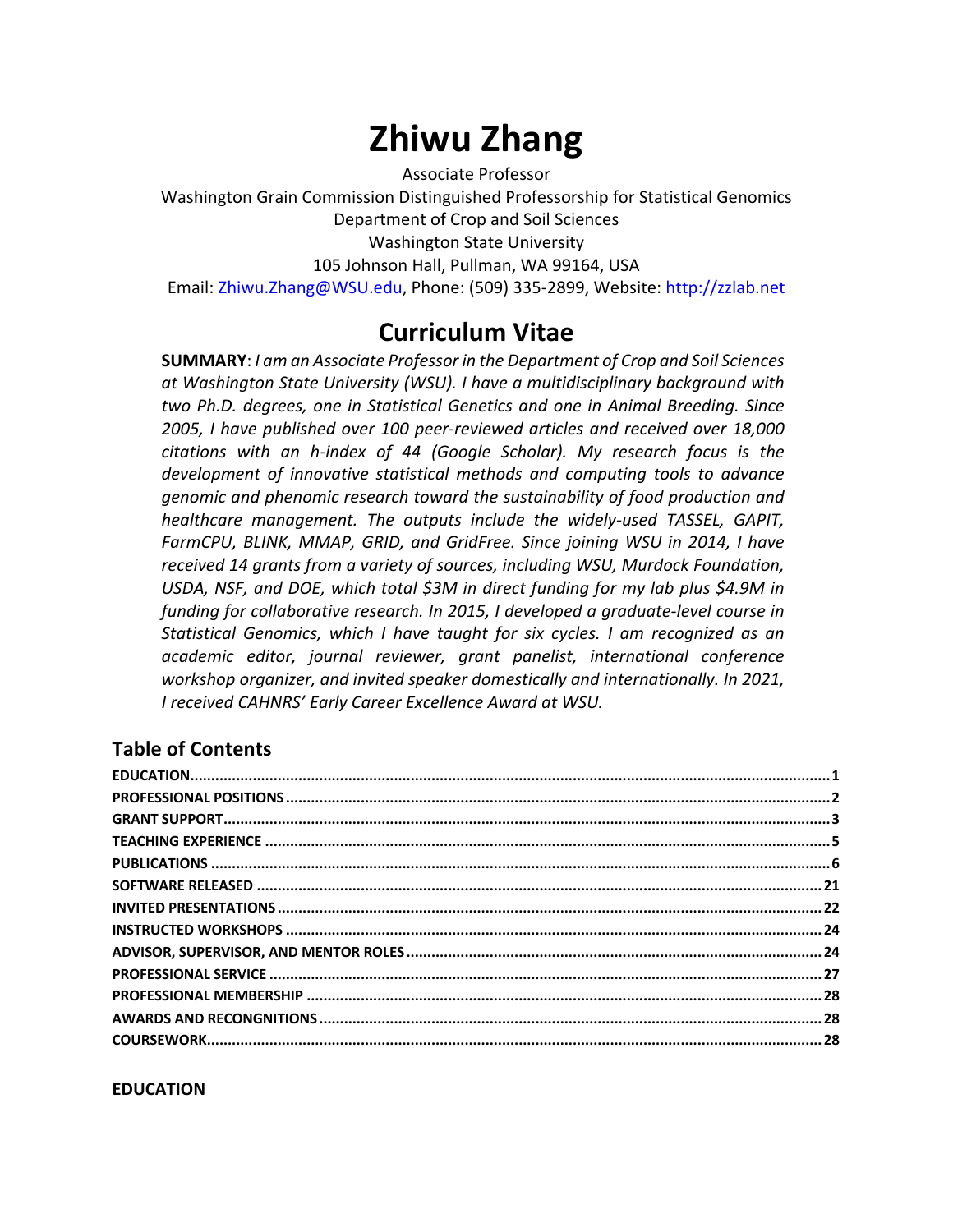| 1995-1998 | Ph.D., Statistical Genetics<br>Michigan State University, East Lansing, MI, USA<br>Dissertation: Power and accuracy of detecting linkage between<br>quantitative trait loci and genetic markers       |
|-----------|-------------------------------------------------------------------------------------------------------------------------------------------------------------------------------------------------------|
| 1988-1991 | Ph.D., Animal Breeding and Genetics<br>Northeast Agricultural University, Harbin, China<br>Dissertation: Theory of genetic resources conservation and its application<br>in Chinese Swine populations |
| 1985-1988 | M.S., Animal Breeding and Genetics<br>Jilin Agricultural University, Changchun, China<br>Dissertation: The method of minimizing inbreeding in domestic animals                                        |
| 1978-1982 | B.S., Animal Science<br>Jilin Agricultural University, Changchun, China                                                                                                                               |

#### **PROFESSIONAL POSITIONS**

| 2019-Present | <b>Associate Professor</b><br>Department of Crop and Soil Sciences, Washington State University,<br>Pullman, WA, USA                                          |
|--------------|---------------------------------------------------------------------------------------------------------------------------------------------------------------|
| 2014-2018    | <b>Assistant Professor</b><br>Department of Crop and Soil Sciences, Washington State University,<br>Pullman, WA, USA                                          |
| 2011-2013    | <b>Senior Research Associate</b><br>Institute for Genomic Diversity, Cornell University, Ithaca, NY, USA                                                      |
| 2002-2010    | <b>Research Associate</b><br>Department of Animal Science (2002-2005) and Institute for Genomic<br>Diversity (2005-2010), Cornell University, Ithaca, NY, USA |
| 1998-2001    | <b>Postdoctoral Fellow</b><br>Department of Animal Science, Cornell University, Ithaca, NY, USA                                                               |
| 1993-1994    | <b>Associate Professor</b><br>Institute of Animal Science, Chinese Academy of Agricultural Science,<br>Beijing, China                                         |
| 1991-1993    | <b>Assistant Professor</b><br>Institute of Animal Science, Chinese Academy of Agricultural Science,<br>Beijing, China                                         |
| 1982-1985    | Lecturer<br>Jilin Agricultural Science and Technology University, Jilin, China                                                                                |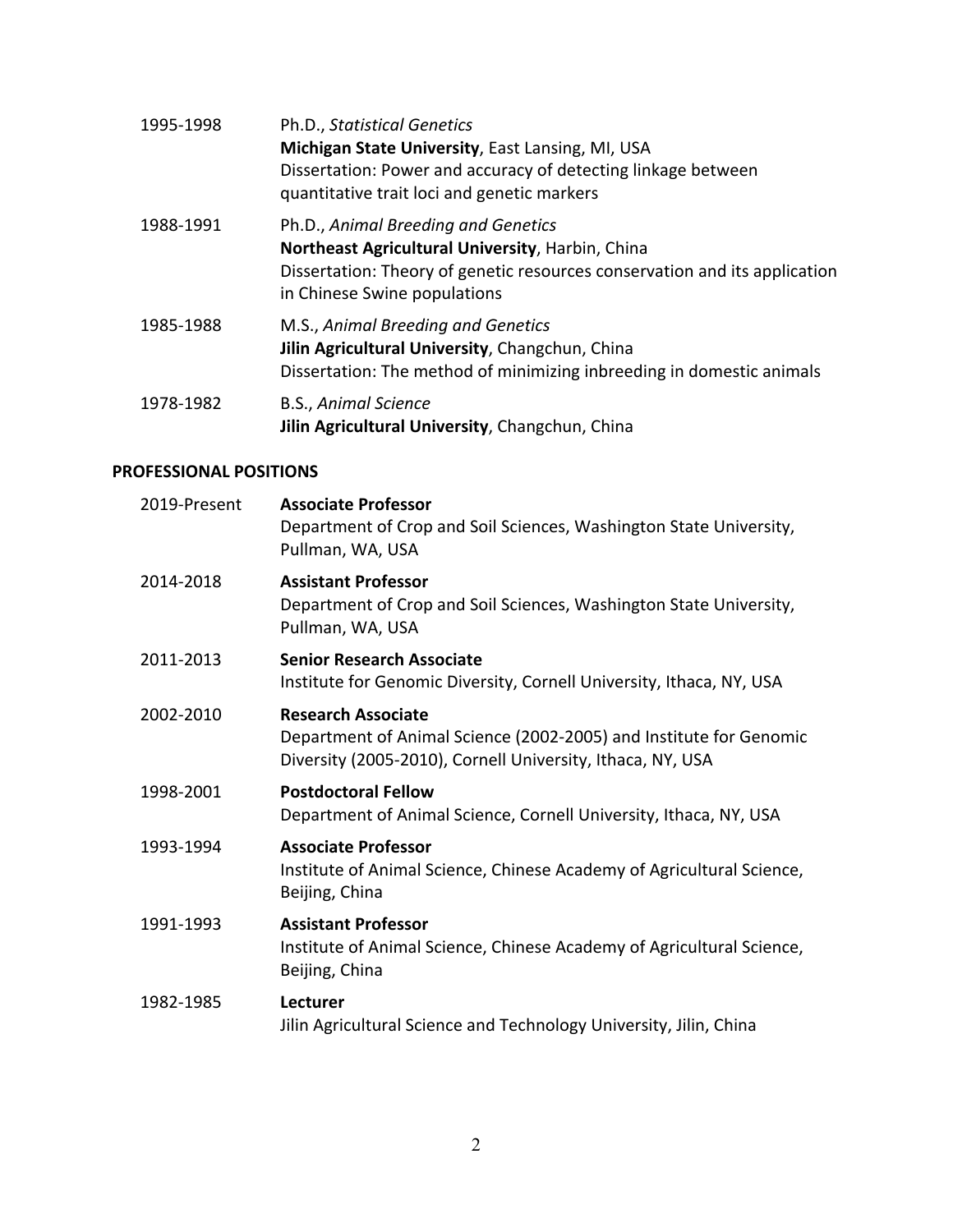#### **GRANT SUPPORT**

*Notes for grants, publications, and software: 1 = Developed initial idea, 2 = Obtained or provided funds/resources, 3 = Collected data, 4 = Analyzed data, 5 = Wrote/created product, and 6 = Edited product.*

#### *Extramural Funding*

#### **USDA**

8/1/2020-7/31/2023 (PI)

"FACT: Predicting Wheat Hagberg Falling Number from Near Infrared Spectrometers" (Award number 2020-67021-32460), \$500,000 (1, 2, 3, 5, 6).

#### **USDA**

2/15/2019-2/14/2022 (PI)

"Genomics-Enabled Satellite Phenomics For Wheat Breeding In The Palouse" (Award number 2019-67013-29171), \$500,000 (1, 2, 3, 5, 6).

#### **USDA**

#### 9/1/2018-8/31/2022 (PI)

"Genomics Enabled Purging Selection to Develop 200 Alfalfa Inbred Lines Toward High Yield Hybrid Production" (Award number 2018-70005-28792), \$295,000 (1, 2, 3, 5, 6).

#### **Washington Grain Commission**

5/1/2021-6/30/2024 (PI)

"Intelligent Prediction and Association Tool to Facilitate Wheat Breeding" (Award number 134574-001), \$293,463 (1, 2, 3, 5, 6).

#### **NSF**

8/1/2020-7/31/2022 (Co-PI, PI: Dr. Thomas W Okita)

"EAGER: The RNA Landscape as defined by RNA binding proteins" (Award number ISO 2029933), \$300,000 (2, 3, 4, 5, 6).

#### **Washington Wheat Foundation**

1/1/2018-12/31/2021 (PI)

"Equipment for wheat research", Total direct cost: \$23,738 (\$3,000, 2018; \$6,738, 2019; \$7,000, 2020; and \$7,000, 2021), (1, 2, 3, 5, 6).

#### **NSF**

5/16/2017-5/15/2021 (Co-PI, PI: Dr. Ananth-Kalyanaraman)

"A Scalable Framework for Visual Exploration and Hypotheses Extraction of Phenomics Data using Topological Analytics" (Award number DBI 1661348), \$783,163 (\$109,400 to Dr. Zhang). (2, 3, 4, 5, 6).

**DOE** 8/1/2016-7/31/2021 (Co-PI, PI: Dr. Jack Brown)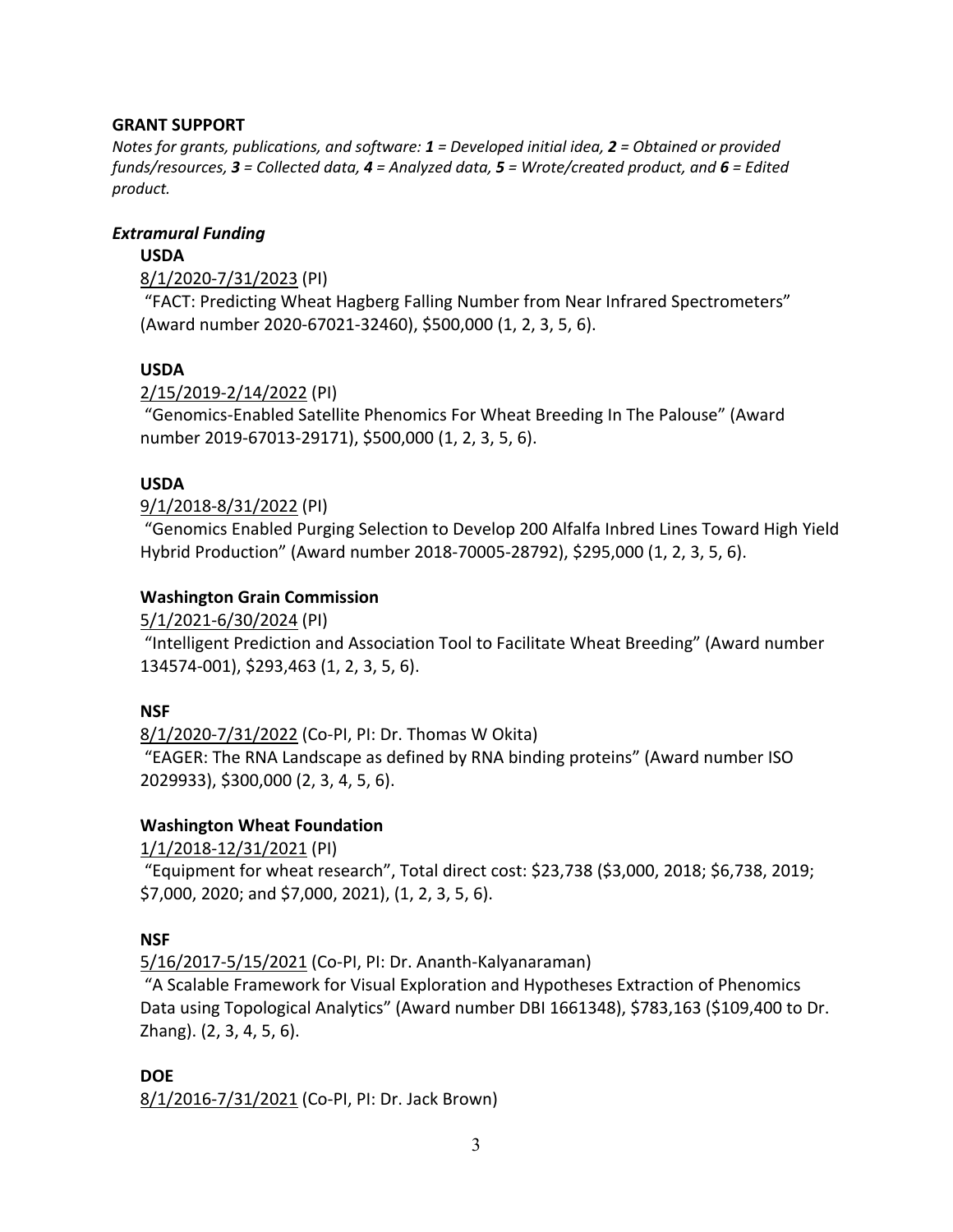"Developing Non-Food Grade Brassica Biofuel Feedstock Cultivars with High Yield, Oil Content, and Quality for Low-Input Production Dryland Systems" (Award number DESC0016366), \$1,200,000 (\$332,925 to Dr. Zhang) (2, 3, 4, 5, 6).

#### **USDA**

2/15/2016-2/14/2021 (Co-PI, PI: Dr. Arron Carter)

"Next Generation Variety Development and Education for Grains, Apples, Alternative Crops, and Cool Season Legumes" (Award number 2016-68004-24770), \$3,000,000 (\$234,705 to Dr. Zhang). (2, 3, 4, 5, 6).

# **USDA**

10/15/2015-10/14/2020 (Co-PI, PI: Dr. Camille Steber)

"Molecular Genetic Architectures for Increasing Pre-harvest Sprouting Tolerance in White Wheat" (Award number 2015-05798), \$422,000. (2, 4, 5, 6).

# **M.J. Murdock Charitable Trust**

1/1/2017-12/31/2019 (Co-PI, PI: Dr. Kiwamu Tanaka)

"Acquisition of an Automated Phenotyping System to Enable the Next Generation of Plant Phenomics-Genomics Study" (Award number 2016049:MNL), \$480,000. (2, 3, 4, 5, 6).

# **Washington Grain Commission**

5/1/2018-6/30/2021 (PI)

"Intelligent Prediction and Association Tool to Facilitate Wheat Breeding" (Award number 126593), \$259,848 (1, 2, 3, 5, 6).

# **Washington Grain Commission**

5/1/2015-6/30/2018 (PI) "Intelligent Prediction and Association Tool to Facilitate Wheat Breeding" (Award number

126593), \$220,667 (1, 2, 3, 5, 6).

# 8/27/2011-8/26/2014 (Co-PI, PI: Dr. Dorothy Ainsworth)

# **Harry M. Zweig Memorial Fund for Equine Research**

"The Genetic Basis of Recurrent Laryngeal Neuropathy (RLN) in Thoroughbreds", \$297,000. (2, 4, 5, 6).

# **National Institutes of Health (1R21AR055228-01A1)**

12/01/2008-11/20/2010 (Co-PI, PI: Dr. Rory Todhunter)

"Fibrillin 2 and Developmental Genetics of Hip Dysplasia in a Canine Model", \$225,000. (2, 3, 4, 5, 6).

#### **National Natural Science Foundation, China (39200088)**

01/01/1993-12/31/1995 (PI)

"Study on the Genetic Conservation for the Population Undergoing Selection", 40,000 RMB (Chinese currency, RenMinBi). (1, 2, 3, 4, 5, 6).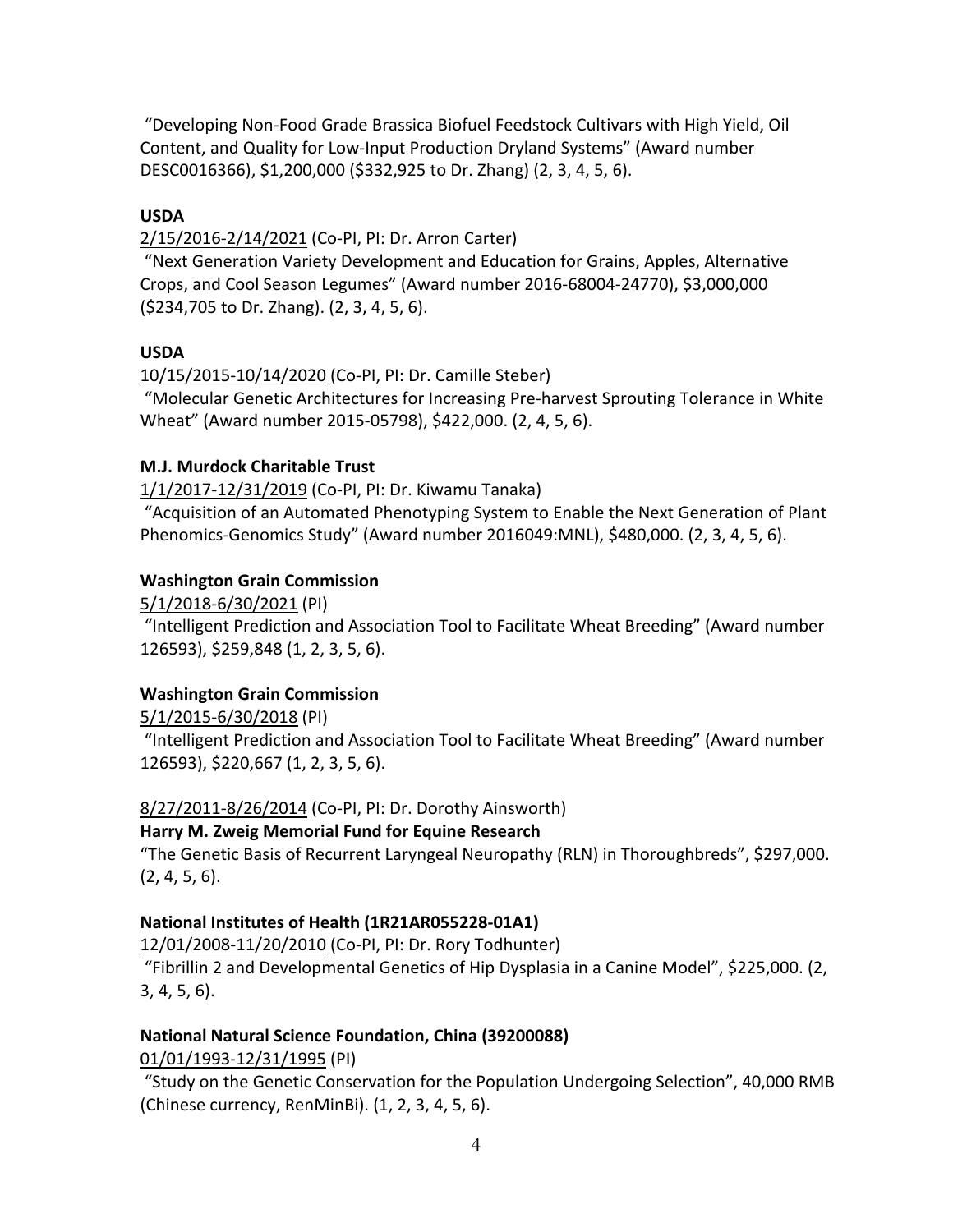#### *Intramural Funding*

#### **University of Georgia Research Foundation**

10/1/2021-9/30/2022 (Co-PI, PI: Zenglu Li)

"An intelligent and high-throughput imaging system for soybean cyst nematode phenotyping" (Project No. 2220-172-0150, Subaward No. SUB00002652), \$15,000 (direct cost). (2, 3, 4, 5, 6).

#### **Emerging Research Issues at Washington State University**

1/30/2015-7/1/2017 (PI)

"A Single Step Approach to Map Genes Underlying Phenotypes in Multiple Environments", \$80,000 (direct cost). (1, 2, 3, 5, 6).

#### **CAHNRS Undergraduate Internships at Washington State University**

5/1/2015-12/30/2015 (PI)

"Upgrading Software to Enhance Biological and Agricultural Research", \$6,500 (direct cost). (1, 2, 3, 5, 6).

#### **Office of Research at Washington State University**

7/1/2015-12/30/2016 (Co-PI, PI: Dr. Zhihua Jiang) "Neurogenetics and Neurogenomics of Addiction Vulnerability", \$22,500 (direct cost). (2, 3, 4, 5, 6).

#### **Cornell Advanced Technology - Biotechnology**

7/1/2006-6/30/2007 (Co-PI, PI: Dr. Rory Todhunter) "Incipient Events in Osteoarthritis: Models, Microarrays, SNPs, and Natural Diseases", \$50,000 annual direct costs. (2, 4, 5, 6).

#### **TEACHING EXPERIENCE**

2015-present **Instructor** for *Statistical Genomics* at Washington State University. The course was initiated as one credit in the Department of Crop and Soil Sciences (CROP SCI 512) in 2015. The following year, the course was promoted to an annual, three-credit course and listed as CROP\_SCI 545. Currently, the course is cross-listed by multiple departments from multiple colleges, including the Department of Animal Sciences (ANIM SCI 545), the Department of Horticulture (HORT 545), and the Department of Plant Pathology (PL P 545) from the College of Agriculture, Human, and Natural Resource Sciences, and the School of Biology (BIOLOGY 545) from the College of Art and Sciences. The course syllabus, teaching documents and student evaluations are available on the course website: http://zzlab.net/teaching. 2021: Flyer, syllabus, student evaluation, slides, R code, and homework

2020: Flyer, syllabus, student evaluation, slides, R code, and homework 2018: Flyer, syllabus, student evaluation, slides, R code, and homework 2017: Syllabus, student evaluation, slides, R code, and homework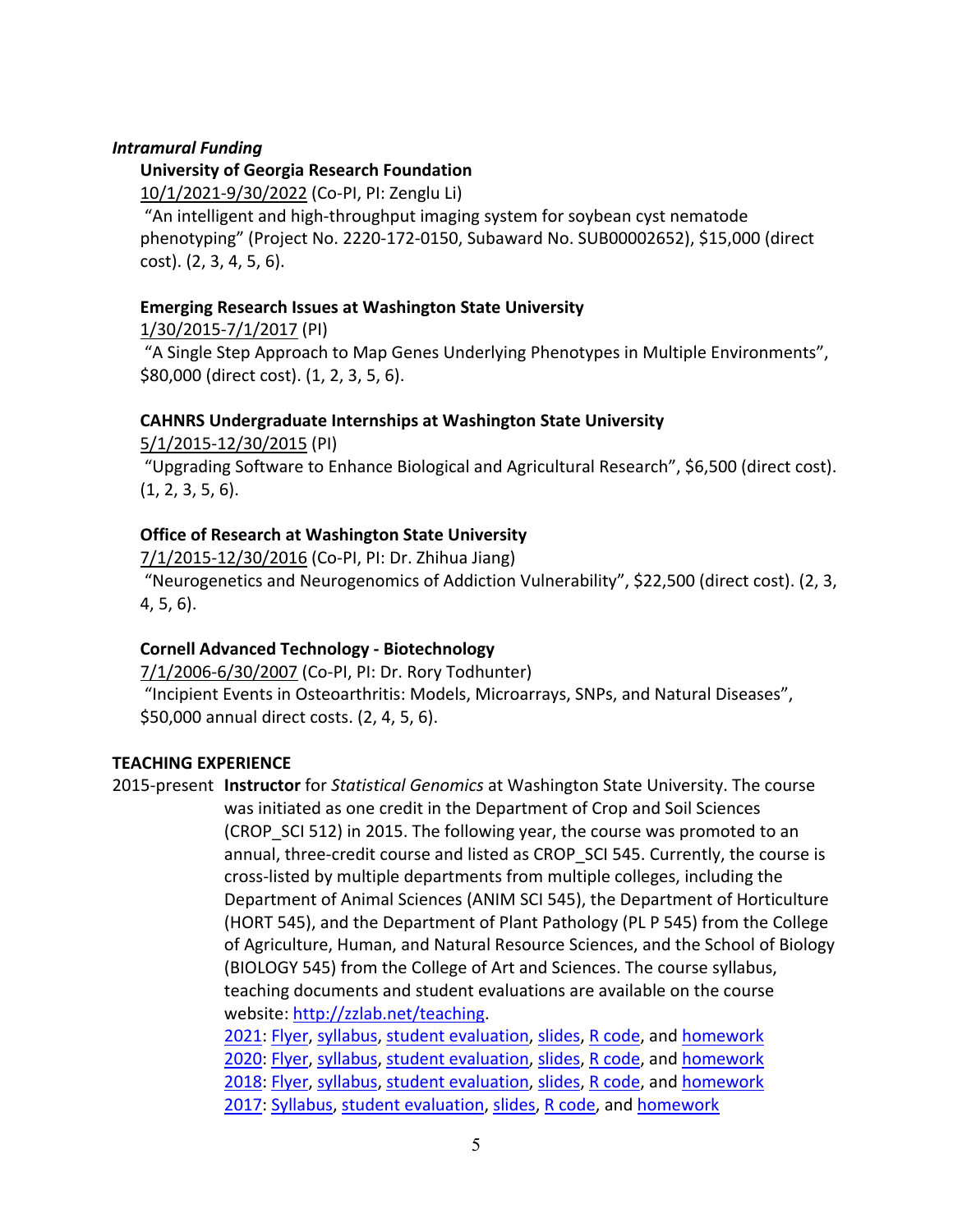2016: Flyer, syllabus, student evaluation, slides, R code, and homework 2015: Flyer, syllabus, and student evaluation

- 2008-2009 **Course Project Supervisor** for *Applied Statistical Analysis* **(**STSCI 501–502**)** at Cornell University. Principal Component Analysis and Mixed Linear Model in SAS were taught. The project generated a publication in the Journal of Applied Statistics (2012, 40:235–251).
- 1995-1997 **Teaching Assistant** for *Statistics for Biology* at Michigan State University
- 1982-1985 **Instructor** for *Genetics* and *Biological Statistics* at Jilin Agricultural College. Each course was taught for three semesters.

#### **PUBLICATIONS**

ORCID: 0000-0002-5784-9684, *Web of Science (h-index = 35, citations > 12,000),* Google Scholar *(hindex = 43, citations > 18,000), \* = corresponding authorship, and # = equal authorship.*

#### *Peer-reviewed articles*

*2022 (7 articles)*

- 103.Yang Hu, Stephanie M Sjoberg, Chunpen James Chen, Amber L Hauvermale, Craig F Morris, Stephen R Delwiche, Ashley E Cannon, Camille M Steber\*, Zhiwu Zhang\*, **As the number falls, alternatives to the Hagberg–Perten falling number method: A review.**  Comprehensive Reviews in Food Science and Food Safety, 2022, https://doi.org/10.1111/1541-4337.12959
- 102.Xianran Li, Tingting Guo, Guihua Bai, **Zhiwu Zhang**, Deven See, Juliet Marshall, Kimberly A Garland-Campbell, Jianming Yu, **Genetics-inspired data-driven approaches explain and predict crop performance fluctuations attributed to changing climatic conditions.**  Molecular Plant, 2022, https://doi.org/10.1016/j.molp.2022.01.001.
- 101.KS Sandhu, LF Merrick, S Sankaran, **Zhiwu Zhang**, Arron Carter, **Prospectus of Genomic Selection and Phenomics in Cereal, Legume and Oilseed Breeding Programs.** Frontiers in Genetics, 2022, https://doi.org/10.3389/fgene.2021.829131.
- 100.Chenggen Chu, Shichen Wang, Jackie C Rudd, Amir MH Ibrahim, Qingwu Xue, Ravindra N Devkota, Jason A Baker, Shannon Baker, Bryan Simoneaux, Geraldine Opena, Haixiao Dong, Xiaoxiao Liu, Kirk E Jessup, Ming-Shun Chen, Kele Hui, Richard Metz, Charles D Johnson, Zhiwu Zhang, Shuyu Liu, **A new strategy for using historical imbalanced yield data to conduct genome-wide association studies and develop genomic prediction models for wheat breeding.** Molecular Breeding, 2022, https://doi.org/10.1007/s11032-022-01287-8
- 99.LF Merrick, AB Burke, **Zhiwu Zhang**, and Arron Carter, **Comparison of Single-Trait and Multi-Trait Genome-Wide Association Models and Inclusion of Correlated Traits in the Dissection of the Genetic Architecture of a Complex Trait in a Breeding Program.** Frontiers in Plant Science, 2022, https://doi.org/10.3389/fpls.2021.772907.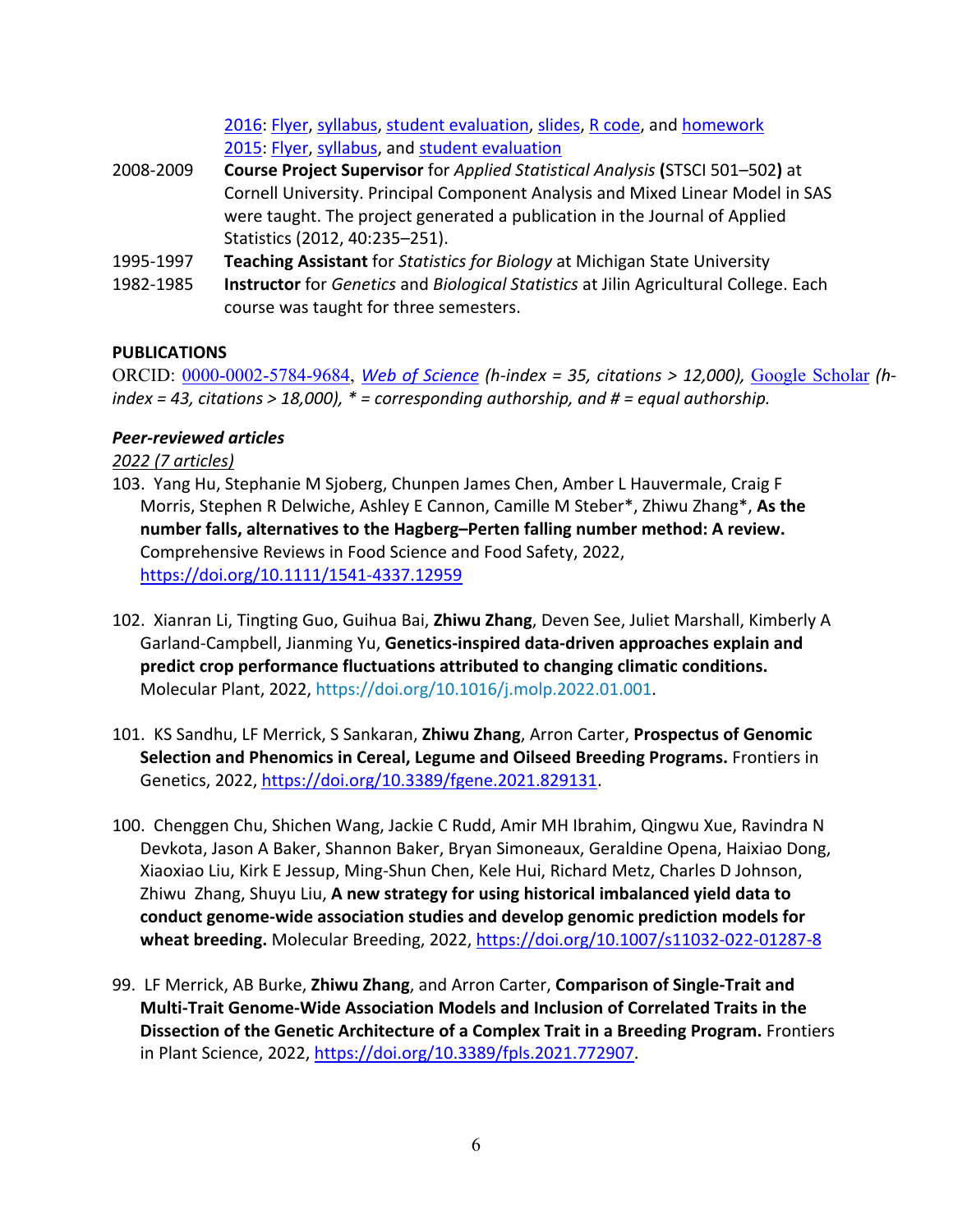- 98.William Wesley Crump, Cameron Peace, **Zhiwu Zhang**, and Per McCord, **Detection of breeding-relevant fruit cracking and fruit firmness QTLs in sweet cherry via pedigreebased and genome-wide association approaches.** Frontiers in Plant Science, 2022, https://doi.org/10.3389/fpls.2022.823250
- 97.Ruicai Long, Fan Zhang, Zhiwu Zhang, Mingna Li, Lin Chen, Xue Wang, Wenwen Liu, Tiejun Zhang, Long-Xi Yu, Fei He, Xueqian Jiang, Xijiang Yang, Changfu Yang, Zhen Wang, Junmei Kang, Qingchuan Yang, **Genome assembly of alfalfa cultivar zhongmu-4 and identification of SNPs associated with agronomic traits.** Genomics, Proteomics & Bioinformatics, 2022, https://doi.org/10.1016/j.gpb.2022.01.002

# *2021 (10 articles)*

- 96.Yang Hu, and **Zhiwu Zhang\***, **GridFree: a python package of imageanalysis for interactive grain counting and measuring.** Plant Physiology, 2021, https://doi.org/10.1093/plphys/kiab226
- 95. Zhou Tang, Atit Parajuli, Chunpeng James Chen, Yang Hu, Samuel Revolinski, Cesar Augusto Medina, Sen Lin, **Zhiwu Zhang**\*. **Validation of UAV-based alfalfa biomass predictability using photogrammetry with fully automatic plot segmentation.** Scientific Reports, 2021, doi: 10.1038/s41598-021-82797-x.
- 94.Jiabo Wang\* and **Zhiwu Zhang\***, **GAPIT Version 3: Boosting Power and Accuracy for Genomic Association and Prediction.** Genomics, Proteomics and Bioinformatics, 2021, https://doi.org/10.1016/j.gpb.2021.08.005
- 93.Lilin Yin, Haohao Zhang, Zhenshuang Tang, Jingya Xu, Dong Yin, **Zhiwu Zhang**, Xiaohui Yuan, Mengjin Zhu, Shuhong Zhao, Xinyun Li, Xiaolei Liu, **rMVP: A Memory-efficient, Visualization-enhanced, and Parallel-accelerated tool for Genome-Wide Association Study.** Genomics, Phenomics and Bioinformatics, 2021, https://doi.org/10.1016/j.gpb.2020.10.007
- 92. Laura Tibbs Cortes, **Zhiwu Zhang**, and Jianming Yu. **Status and prospects of genome-wide association studies in plants.** The Plant Genome, 2021, DOI: 10.1002/tpg2.20077.
- 91.Matthew T. McGowan, **Zhiwu Zhang** & Stephen P. Ficklin, **Chromosomal characteristics of salt stress heritable gene expression in the rice genome. BMC** Genomic Data, 2021, https://doi.org/10.1186/s12863-021-00970-7.
- 90. Karansher Singh Sandhu, Dennis Nicuh Lozada, **Zhiwu Zhang**, Michael O Pumphrey, Arron Hyrum Carter. **Deep Learning for Predicting Complex Traits in Spring Wheat Breeding Program.** Frontiers in Plant Science, doi: 10.3389/fpls.2020.613325.
- 89. Haixiao Dong, He Li, Yingjie Xue, Shengzhong Su, Shipeng Li, Xiaohui Shan, Hongkui Liu, Nan Jiang, Xuyang Wu, **Zhiwu Zhang** and Yaping Yuan\*. **E183K Mutation in Chalcone Synthase C2 Causes Protein Aggregation and Maize Colorless.** Frontier of Plant Science, 2021, https://doi.org/10.3389/fpls.2021.679654.
- 88. Kelly Swarts, Eva Bauer, Jeffrey C Glaubitz, Tiffany Ho, Lynn Johnson, Yongxiang Li, Yu Li, Zachary Miller, Cinta Romay, Chris-Carolin Schön, Tianyu Wang, **Zhiwu Zhang**, Edward S Buckler, Peter Bradbury. **Joint analysis of days to flowering reveals independent temperate adaptations in maize.** Heredity, 2021, https://www.nature.com/articles/s41437- 021-00422-z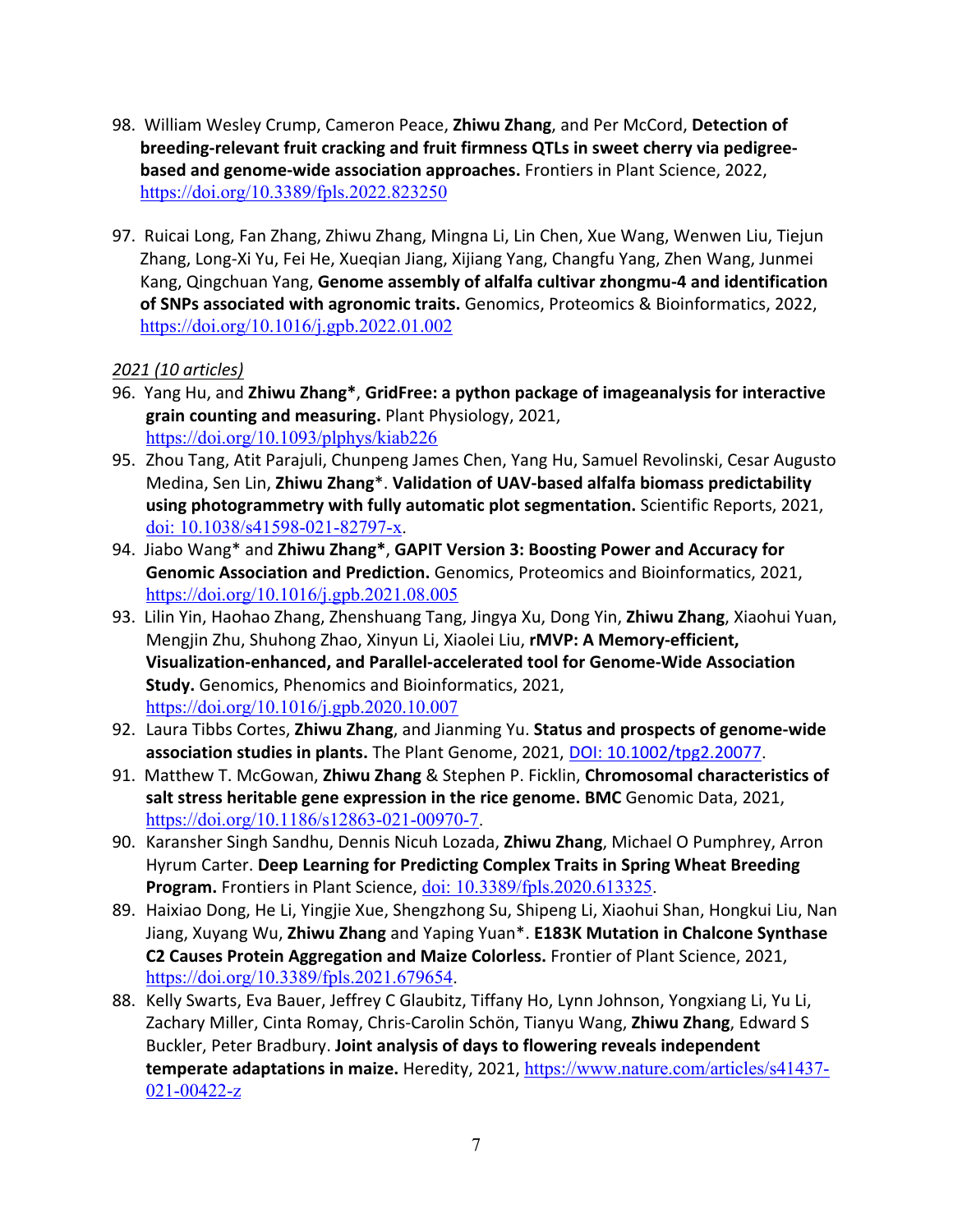87. Chandler R. Keller, Yang Hu, Kelsey F. Ruud, Anika E. VanDeen, Steve R. Martinez, Barry T. Kahn, Zhiwu Zhang, Roland K. Chen and Weimin Li. **Human Breast Extracellular Matrix Microstructures and Protein Hydrogel 3D Cultures of Mammary Epithelial Cells.** Cancers, 2021, https://www.mdpi.com/2072-6694/13/22/5857

# *2020 (8 articles)*

- 86. Wei Huang, Ping Zheng, Zhenhai Cui, Zhuo Li, Yifeng Gao, Helong Yu, You Tang, Xiaohui Yuan, and **Zhiwu Zhang\***. **MMAP: A Cloud Computing Platform for Mining the Maximum Accuracy of Predicting Phenotypes from Genotypes.** Bioinformatics, 2020, https://doi.org/10.1093/bioinformatics/btaa824 . IF=5.610 (1, 2, 3, 5, 6).
- 85. Ying Wu, Fan Lin, Yao Zhou, Jie Wang, Shuai Sun, Bin Wang, Zhibin Zhang, Guo Li, Xiuyun Lin, Xutong Wang, Yue Sun, Qianli Dong, Chunming Xu, Lei Gong, Jonathan F Wendel\*, **Zhiwu Zhang**\*, Bao Liu\*. **Genomic mosaicism due to homoeologous exchange generates extensive phenotypic diversity in nascent allopolyploids.** National Science Review, 2020, https://doi.org/10.1093/nsr/nwaa277. IF=13.222 (1, 2, 3, 5, 6).
- 84. James Chen and **Zhiwu Zhang**. **GRID: A Python Package for Field Plot Phenotyping Using Aerial Images.** Remote Sensing, 2020, https://www.mdpi.com/2072-4292/12/11/1697 . IF=4.118 (1, 2, 3, 5, 6).
- 83. Liyuan Liu, Jinghang Zhou, Chunpeng James Chen, Juan Zhang, Wan Wen, Jia Tian, **Zhiwu Zhang**\*, Yaling Gu\*. **GWAS-Based Identification of New Loci for Milk Yield, Fat, and Protein in Holstein Cattle.** Animals, 2020, https://doi.org/10.3390/ani10112048. IF=1.65  $(1, 2, 3, 5, 6).$
- 82. Zhenhai Cui, H Dong, A Zhang, Y Ruan, S Jiang, Y He, and **Zhiwu Zhang**\*. **Assessment of the Potential for Genomic Selection To Improve Husk Traits in Maize.** G3: Genes, Genomes, Genetics, 2020, https://doi.org/10.1534/g3.120.401600. IF=2.63 (1, 2, 3, 5, 6).
- 81. Zhenhai Cui, H Dong, A Zhang, Y Ruan, S Jiang, Y He, and **Zhiwu Zhang**\*. **Denser Markers and Advanced Statistical Method Identified More Genetic Loci Associated with Husk Traits in Maize.** Scientific Reports, 2020, https://doi.org/10.1038/s41598-020-65164-0. IF=2.63  $(1, 2, 3, 5, 6)$ .
- 80. Lu Liu, Meinan Wang, Zhiwu Zhang, Deven R See, Xianming Chen. **Identification of Stripe Rust Resistance Loci in US Spring Wheat Cultivars and Breeding Lines Using Genome-wide Association Mapping and Yr Gene Markers.** Plant Disease, 2020, https://doi.org/10.1094/PDIS-11-19-2402-RE. IF=3.02 (4, 6).
- 79. Feixiong Luo, Kate Evans, John L Norelli, **Zhiwu Zhang**, Cameron Peace. **Prospects for achieving durable disease resistance with elite fruit quality in apple breeding.** Tree Genetics & Genomes, 2020, https://doi.org/10.1007/s11295-020-1414-x*.* IF=2.262 (4, 6).

# *2019 (5 articles)*

- 78. Meng Huang, Xiaolei Liu, Yao Zhou, Ryan M. Summers and **Zhiwu Zhang**\*. **BLINK: A Package for Next Level of Genome Wide Association Studies with Both Individuals and Markers in the Millions.** *GigaScience,* 2019. https://doi.org/10.1093/gigascience/giy154 (1, 2, 3, 5, 6).
- 77. Jinghang Zhou, Liyuan Liu, Chunpeng James Chen, Menghua Zhang, Xin Lu, **Zhiwu Zhang\***, Xixia Huang\* and Yuangang Shi\*. **Genome-wide association study of milk and**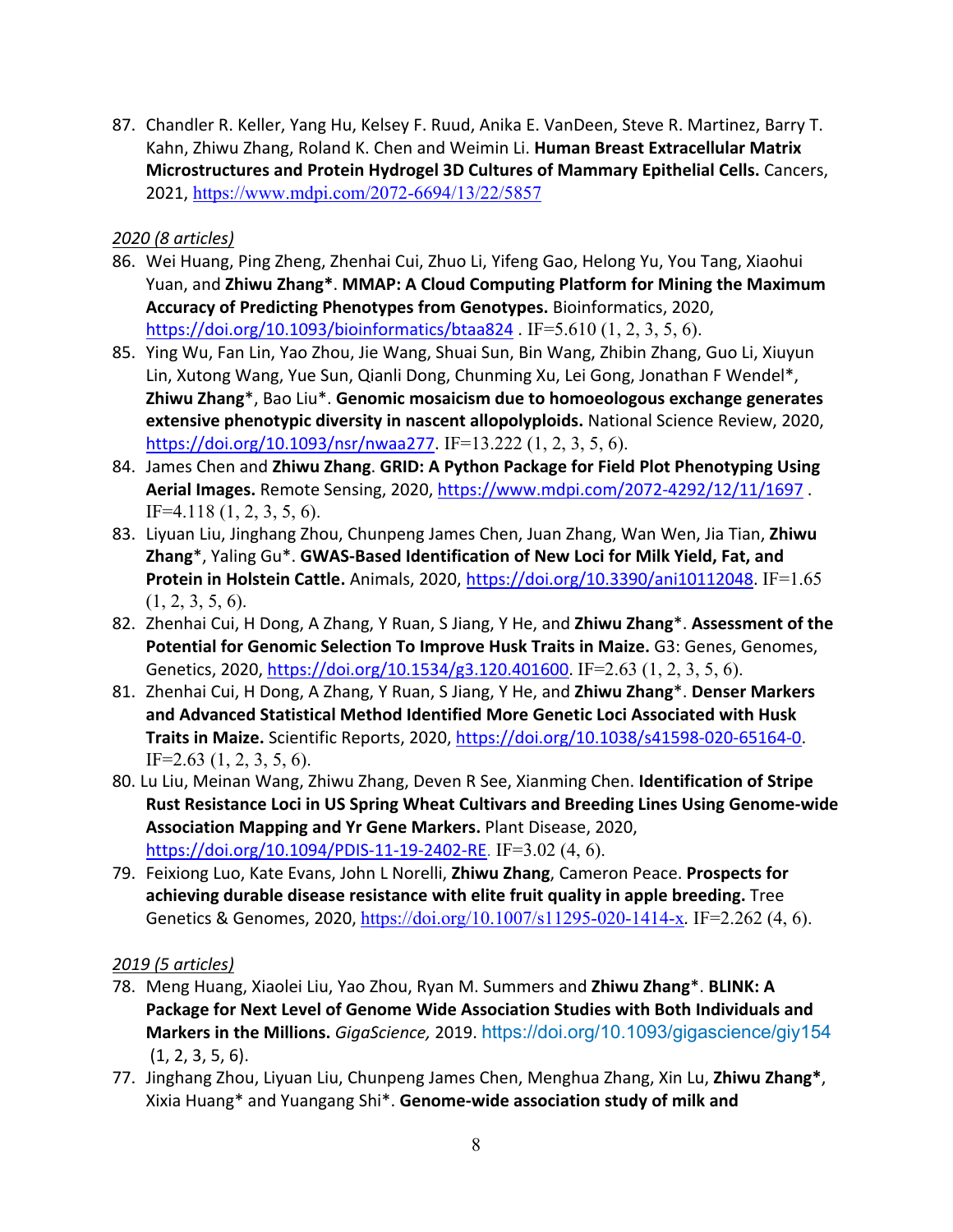**reproductive traits in dual-purpose Xinjiang Brown cattle.** *BMC Genomics,* 2019. https://doi.org/10.1186/s12864-019-6224-x (1, 2, 3, 5, 6).

- 76. Ying-hui Li, Delin Li, Yong-qing Jiao, James C Schnable, Yan-fei Li, Hui-hui Li, Huai-zhu Chen, Hui-long Hong, Ting Zhang, Bin Liu, Zhang-xiong Liu, Qing-bo You, Yu Tian, Yong Guo, Rongxia Guan, Li-juan Zhang, Ru-zhen Chang, Zhiwu Zhang, Jochen Reif, Xin-an Zhou, Patrick S Schnable, Li-juan Qiu. **Identification of loci controlling adaptation in Chinese soya bean landraces via a combination of conventional and bioclimatic GWAS.** *Plant biotechnology journal,* 2019. **https://doi.org/10.1111/pbi.13206** (5, 6).
- 75. Yueting Dai, Xiao Li, Bing Song, Sun Lei, Chentao Yang, Xin Zhang, Yanfeng Wang, **Zhiwu Zhang**, Yongping Fu, Yu Li. **Genomic Analyses Provide Insights into the Evolutionary History and Genetic Diversity of Auricularia species.** *Frontiers in Microbiologye,* 2019. https://doi.org/10.3389/fmicb.2019.02255 (5, 6).
- 74. Lei Sun, Yuhua Fu, Yang Yang, Xinxin Wang, Weijie Cui, Dan Li, Xiaohui Yuan, **Zhiwu Zhang**, Yongping Fu, Yu Li. **Genomic Analyses Reveal Evidence of Independent Evolution, Demographic History, and Extreme Environment Adaptation of Tibetan Plateau Agaricus bisporus.** *Front. Microbiology,* 2019. https://doi.org/10.3389/fmicb.2019.01786 (5, 6).

#### *2018 (8 articles)*

- 73. Chunpeng Chen and **Zhiwu Zhang**\*. **iPat: Intelligent Prediction and Association Tool for Genomic Research.** *Bioinformatics,* 2018, bty015, https://doi.org/10.1093/bioinformatics/bty015 (1, 2, 3, 5, 6).
- 72. Jiabo Wang, Zhengkui Zhou, Zhe Zhang, Hui Li, Di Liu, Qin Zhang, Peter J. Bradbury, Edward S. Buckler & **Zhiwu Zhang**\*. **Expanding the BLUP alphabet for genomic prediction adaptable to the genetic architectures of complex traits.** *Heredity,* 2018, https://doi.org/10.1038/s41437-018-0075-0 (1, 2, 3, 5, 6).
- 71. Haixiao Dong, Rui Wang, Yaping Yuan, James Anderson, Michael O Pumphrey, **Zhiwu Zhang**\* and Jianli Chen\*. **Evaluation of the Potential for Genomic Selection to Improve Spring Wheat Resistance to Fusarium Head Blight in the Pacific Northwest.** *Frontiers in Plant Science,* 2018, https://www.frontiersin.org/articles/10.3389/fpls.2018.00911/abstract (1, 2, 3, 5, 6).
- 70. Jinita Sthapit Kandel, Meng Huang, **Zhiwu Zhang**, Daniel Z. Skinner, and Deven R. See**\***. **Genetic diversity of clinal freezing tolerance variation in winter wheat landraces.**  *Agronomy,* 2018, https://doi.org/10.3390/agronomy8060095 (2, 4, 6).
- 69. Kendra Lyn Jernigan, Jayfred Gaham Godoy, Meng Huang, Yao Zhou, Craig Morris, Kimberly Garland-Campbell, **Zhiwu Zhang**, Arron H Carter Carter**\***. **Association mapping for end-use quality traits in Pacific Northwest adapted soft white winter wheat.** *Frontiers in Plant Science,* 2018, https://doi.org/10.3389/fpls.2018.00271 (2, 4, 6).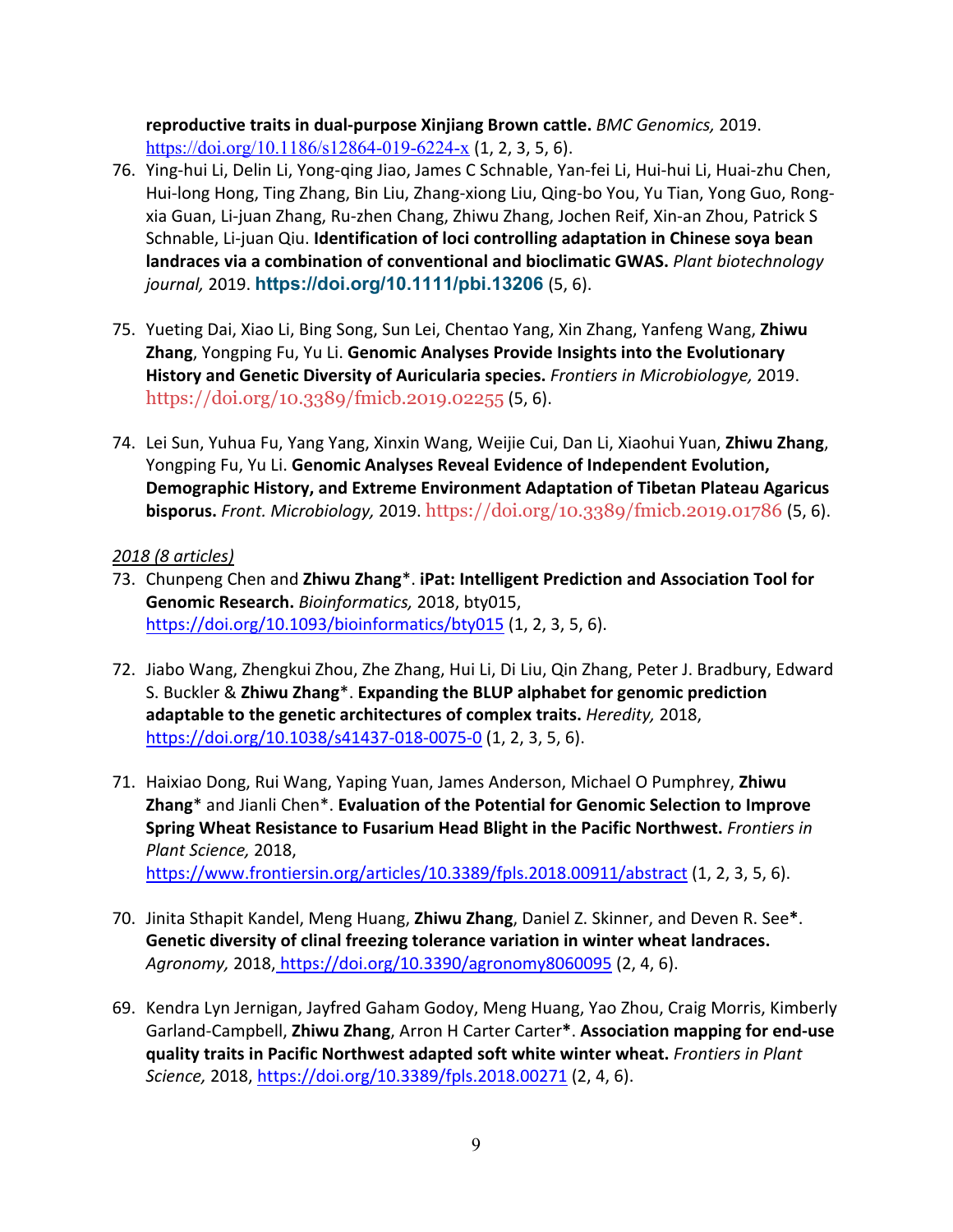- 68. Yong-xiang Li, Lin Chen, Chunhui Li, Peter J. Bradbury, Yun-su Shi, Yanchun Song, Dengfeng Zhang, **Zhiwu Zhang**, Edward S. Buckler, Yu Li and Tianyu Wang. **Increased experimental conditions and marker densities identified more genetic loci associated with southern and northern leaf blight resistance in maize.** *Scientific Report,* 2018, https://doi.org/10.1038/s41598-018-25304-z (5, 6).
- 67. Shantel A. Martinez1, Jayfred Godoy, Meng Huang, **Zhiwu Zhang,** Arron H. Carter, Kimberly A. Garland Campbell and Camille M. Steber. **Genome-wide Association Mapping for Tolerance to Preharvest Sprouting and Low Falling Numbers in Wheat.** *Frontiers in Plant Science,* 2018, https://doi.org/10.3389/fpls.2018.00141 (2, 4, 6).
- 66. Ying Wu, Yue Sun, Shuai Sun, Guo Li, Jie Wang, Bin Wang, Xiuyun Lin, Meng Huang, Zhiyun Gong, Karen A Sanguinet, **Zhiwu Zhang**, Band ao Liu. **Aneuploidization under segmental allotetraploidy in rice and its phenotypic manifestation.** *Theoretical and Applied Genetics,*  2018, https://doi.org/10.1007/s00122-018-3077-7 (2, 4, 6).

# *2017 (7 articles)*

- 65. Simerjeet Kaur, Xu Zhang, Amita Mohan, Haixiao Dong, Prashant Vikram, Sukhwinder Singh, **Zhiwu Zhang**, Kulvinder S Gill, Kanwarpal S Dhugga, Jaswinder Singh. **Genome-Wide Association Study Reveals Novel Genes Associated with Culm Cellulose Content in Bread Wheat (Triticum aestivum, L.)**. *Frontiers in Plant Science,* 2017, 8:1913, https://doi.org/10.3389/fpls.2017.01913 (2, 4, 6).
- 64. Chao Fang, Yanming Ma, Shiwen Wu, Zheng Wang, Rui Yang, Guanghui Hu, Zhengkui Zhou, Hong Yu, Min Zhang, Yi Pan, Guoan Zhou, Haixiang Ren, Weiguang Du, Hongrui Yan, Yanping Wang, Dezhi Han, Yanting Shen, Shulin Liu, Tengfei Liu, Jixiang Zhang, Hao Qin, Jia Yuan, Xiaohui Yuan, Fanjiang Kong, Baohui Liu, Jiayang Li, **Zhiwu Zhang**\*, Guodong Wang\*, Baoge Zhu\* & Zhixi Tian\*. **Genome-wide association study dissects the genetic network underlying agronomical traits in soybean**. *Genome Biology,* 2017, 18:161, https://doi.org/10.1186/s13059-017-1289-9 (2, 4, 6).
- 63. Guanghui Hu, Zhao Li1, Yuncai Lu, Chunxia Li, Shichen Gong, Shuqin Yan, Guoliang Li, Mingquan Wang, Honglei Ren, Haitao Guan, Zhengwei Zhang, Jinpeng Zou, Dongling Qin, Mengzhu Chai, Juping Yu, Yu Li, Deguang Yang, Tianyu Wang, Zhiwu Zhang<sup>\*</sup>. Genome**wide association study Identifies multiple Genetic Loci on Chilling Resistance during Germination in Maize**. *Scientific Report,* 2017, https://doi.org/10.1038/s41598-017-08049-  $\underline{z}$  (1, 2, 6).
- 62. Yongping Fu, Yueting Dai, Chentao Yang, Peng Wei, Bing Song, Yang Yang, Lei Sun, **Zhiwu Zhang\*** & Yu Li\*. **Comparative Transcriptome Analysis Identified Candidate Genes Related**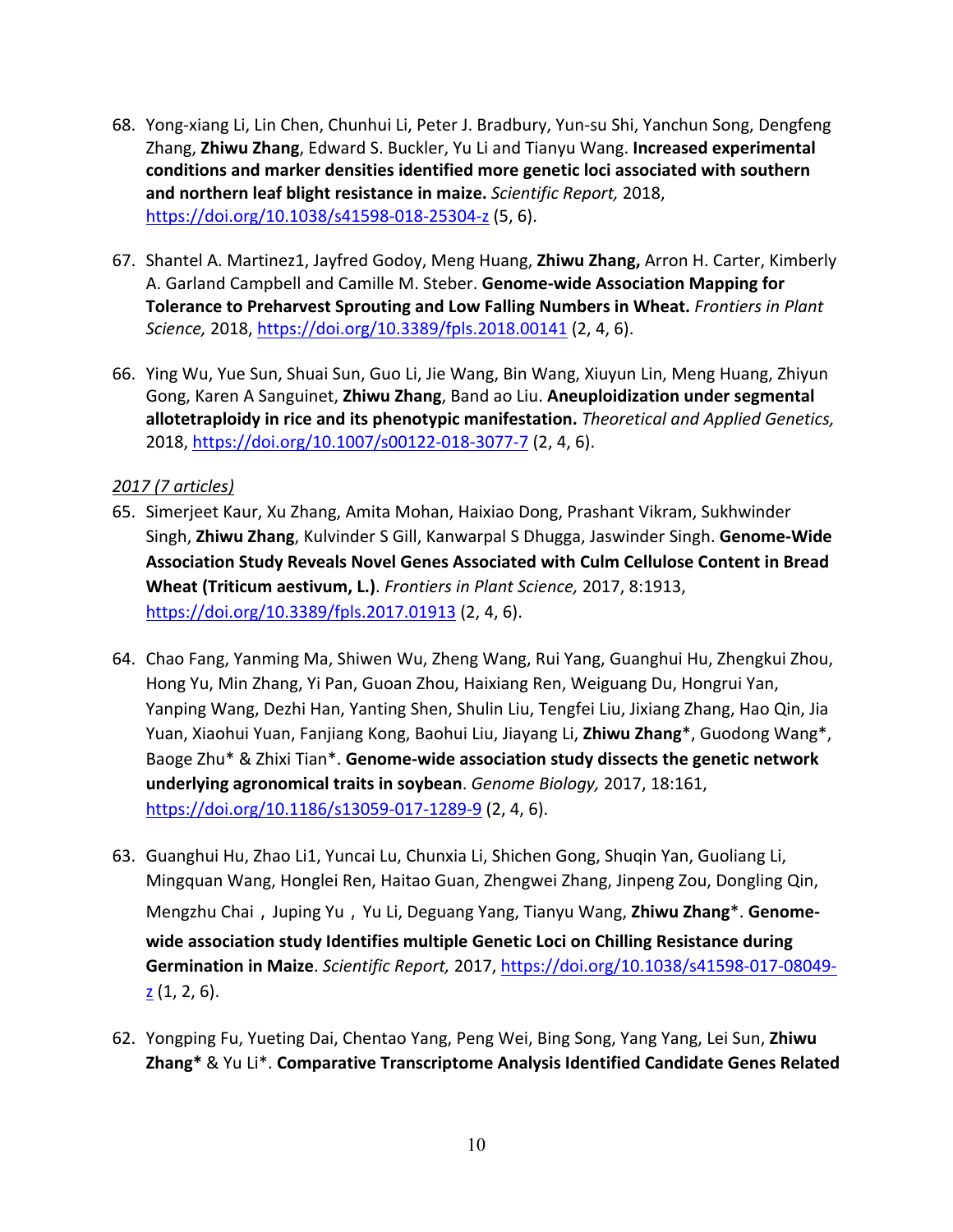**to Bailinggu Mushroom Formation and Genetic Markers for Genetic Analyses and Breeding**. *Scientific Report,* 2017, https://doi.org/10.1038/s41598-017-08049-z (1, 2, 6).

- 61. Kebede T. Muleta, Peter Bulli, **Zhiwu Zhang**, Xianming Chen, and Michael Pumphrey\*. **Unlocking Diversity in Germplasm Collections via Genomic Selection: A Case Study Based on Quantitative Adult Plant Resistance to Stripe Rust in Spring Wheat**. *Plant Genome,*  2017, https://doi.org/10.3835/plantgenome2016.12.0124 (4, 6).
- 60. Xu Zhang, Qin Chu, Gang Guo, Ganghui Dong, Xizhi Li, Qin Zhang, Shengli Zhang, **Zhiwu Zhang\***, Yachun Wang\*. **Genome-wide association studies identified multiple genetic loci for body size at four growth stages in Chinese Holstein cattle**. *PLoS One,* 2017, 12(4): e0175971, https://doi.org/10.1371/journal.pone.0175971 (1, 2, 6).
- 59. Hui Zhang, Wei Na, Hong-Li Zhang, Ning Wang, Zhi-Qiang Du, Shou-Zhi Wang, Zhi-Peng Wang, **Zhiwu Zhang\*** and Hui Li\*. **TCF21 is related to testis growth and development in broiler chickens**. *Genet Sel Evol,* 2017, https://doi.org/10.1186/s12711-017-0299-0 (1, 2, 6).

# *2016 (12 articles)*

- 58. Chunhui Li, Baocheng Sun, Yongxiang Li, Cheng Liu, Xun Wu, Dengfeng Zhang, Yunsu Shi, Yanchun Song, Edward S Buckler\*, **Zhiwu Zhang**\*, Tianyu Wang\*, Yu Li\*. **Numerous genetic loci identified for drought tolerance in the maize nested association mapping populations**. *BMC genomics* 2016, 17 (1), 894, https://doi.org/10.1186/s12864-016-3170-8 (1, 2, 3, 5, 6).
- 57. Annett Richter, Claudia Schaff, **Zhiwu Zhang**, Alexander E Lipka, Feng Tian, Tobias G Köllner, Christiane Schnee, Susanne Preiss, Sandra Irmisch, Georg Jander, Wilhelm Boland, Jonathan Gershenzon, Edward S Buckler, Jorg Degenhardt\*. **Characterization of biosynthetic pathways for the production of the volatile homoterpenes DMNT and TMTT in Zea mays**. *The Plant Cell*. 2016, https://doi.org/10.1105/tpc.15.00919 (2, 4, 6).
- 56. Yongping Fu, Xinxin Wang, Dan Li, Yuan Liu, Bing Song, Chunlan Zhang, Qi Wang, Meiyuan Chen, **Zhiwu Zhang**\*, Yu Li\*. **Identification of Resistance to Wet Bubble Disease and Genetic Diversity in Wild and Cultivated Strains of Agaricus bisporus**. *International Journal of Molecular Sciences* 2016, 17 (10), 1568, https://doi.org/10.3390/ijms17101568 (1, 2, 3, 4, 5, 6).
- 55. Chunhui Li, Yongxiang Li, Y Shi, Y Song, D Zhang, ES Buckler\*, **Zhiwu Zhang**\*, Yu Li\*, Tianyu Wang\*. **Analysis of recombination QTLs, segregation distortion, and epistasis for fitness in maize multiple populations using ultra-high-density markers**. *Theoretical and Applied Genetics* 2016, 129 (9), 1775-1784, https://doi.org/10.1007/s00122-016-2739-6 (1, 2, 3, 4, 5, 6).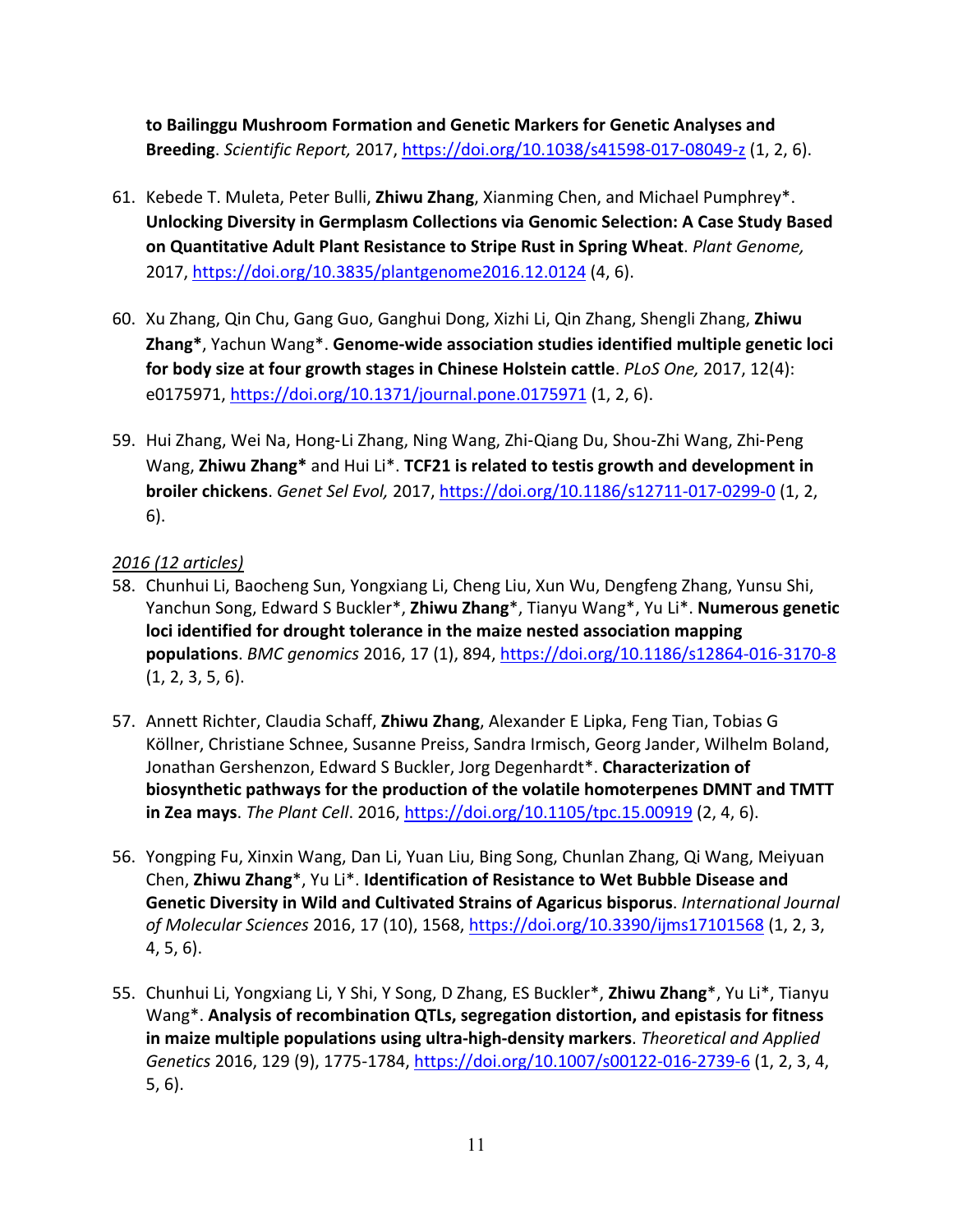- 54. Yao Zhou, MI Vales, Aoxue Wang, **Zhiwu Zhang**\*. **Systematic bias of correlation coefficient may explain negative accuracy of genomic prediction**. *Briefings in Bioinformatics* 2016, https://doi.org/10.1093/bib/bbx133 (1, 2, 3, 4, 5, 6).
- 53. Yong-Ping Fu, Yuan Liang, Yue-Ting Dai, Chen-Tao Yang, Ming-Zheng Duan, Zhuo Zhang, Song-Nian Hu\*, **Zhiwu Zhang**\*, Yu Li\*. **De Novo Sequencing and Transcriptome Analysis of Pleurotus eryngii subsp. tuoliensis (Bailinggu) Mycelia in Response to Cold Stimulation**. *Molecules* 2016, 21(5), 560; https://doi.org/10.3390/molecules21050560 (1, 2, 3, 5, 6).
- 52. Yong-xiang Li; Chunhui Li, Peter J. Bradbury, Xiaolei Liu, Fei Lu, M. Cinta Romay, Jeffrey C. Glaubitz, Xun Wu, Bo Peng, Yunsu Shi, Yanchun Song, Dengfeng Zhang, Edward S. Buckler\*, **Zhiwu Zhang\***,Yu Li1\* & Tianyu Wang\*. **Identification of genetic variants associated with maize flowering time using an extremely large multi-genetic background population**. *The Plant Journal* 2016, https://doi.org/10.1111/tpj.13174 (1, 2, 3, 5, 6).
- 51. You Tang, Xiaolei Liu, Jiabo Wang, Meng Li, Qishan Wang, Feng Tian, Zhongbin Su,Yuchun Pan, Di Liu, Alexander E. Lipka, Edward S. Buckler, and **Zhiwu Zhang**\*. **GAPIT Version 2: An Enhanced Integrated Tool for Genomic Association and Prediction**. *The Plant Genome*  2016, 9(2) 1-9, https://doi.org/10.3835/plantgenome2015.11.0120 (1, 2, 3, 5, 6).
- 50. Xiaolei Liu, Meng Huang, Bin Fan, Edward S. Buckler, and **Zhiwu Zhang**\*: **Iterative Usage of Fixed and Random Effect Models for Powerful and Efficient Genome-Wide Association Studies**. *PLoS Genetics* 2016, https://doi.org/10.1371/journal.pgen.1005767 (1, 2, 3, 5, 6).
- 49 Li Zhao, Guanghui Hu, Xiangfeng Liu, Yao Zhou, Yu Li, Xu Zhang, Xiaohui Yuan, Qian Zhang, Deguang Yang\*, Tianyu Wang\*, **Zhiwu Zhang**\*. **Transcriptome Sequencing Identified Genes and Gene Ontologies Associated with Early Freezing Tolerance in Maize**. *Frontiers in Plant Science* 2016, 7, 1477, https://doi.org/10.3389/fpls.2016.01477 (1, 2, 3, 5, 6).
- 48. Wu, Xun, Yongxiang Li, Yunsu Shi, Yanchun Song, Dengfeng Zhang, Chunhui Li, Edward S. Buckler, Yu Li,\*, **Zhiwu Zhang**\* and Tianyu Wang\*: **Joint-linkage mapping and GWAS reveal extensive genetic loci that regulate male inflorescence size in maize**. *Plant Biotechnology Journal* 2016, 1–12, https://doi.org/10.1111/pbi.12519 (1, 2, 3, 5, 6).
- 47. Krotscheck, Ursula, Samantha A. Nelson, Rory J. Todhunter, Marisa Stone, and **Zhiwu Zhang**. **Long Term Functional Outcome of Tibial Tuberosity Advancement vs. Tibial Plateau Leveling Osteotomy and Extracapsular Repair in a Heterogeneous Population of Dogs**. *Veterinary Surgery* 2016, **45(2)**: 261-8, https://doi.org/10.1111/vsu.12445 (4, 5, 6).

# *2015 (5 articles)*

46. Yingpeng Han, Xue Zhao, Dongyuan Liu, Yinghui Li, David A. Lightfoot, Zhijiang Yang, Lin Zhao, Gang Zhou, Zhikun Wang, Long Huang, **Zhiwu Zhang**, Lijuan Qiu, Hongkun Zheng, Wenbin Li. **Domestication footprints anchor genomic regions of agronomic importance in**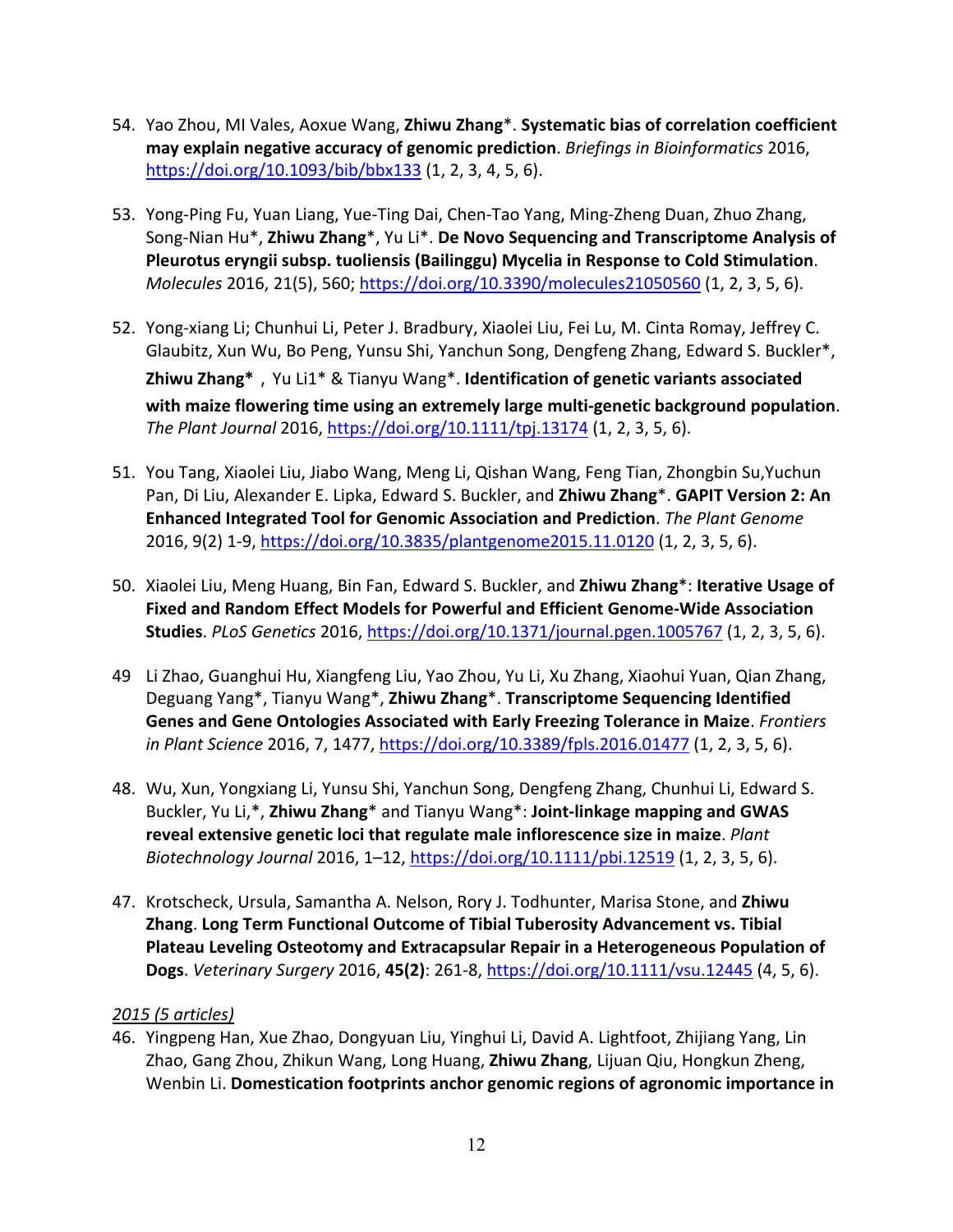**soybeans.** *New Phytologist* 2015, 209(2): 871-84 https://doi.org/10.1111/nph.13626 (1, 2, 3, 5, 6).

- 45. Li C, Li Y, Bradbury PJ, Wu X, Shi Y, Song Y, Zhang D, Rodgers-Melnick E, Buckler ES, **Zhiwu Zhang\***, Li Y\*, Wang T\*. **Construction of high-quality recombination maps with lowcoverage genomic sequencing for joint linkage analysis in maize**. *BMC Biology,* 2015, **13**:78, https://doi.org/10.1186/s12915-015-0187-4 (1, 2, 3, 5, 6).
- 44. Jiang Z, Zhou X, Li R, Michal JJ, Zhang S, Dodson M V., **Zhiwu Zhang**, Harland RM. **Whole transcriptome analysis with sequencing: methods, challenges and potential solutions**. *Cell and Molecular Life Sciences*, 2015, **72**:3425–3439 https://doi.org/10.1007/s00018-015- 1934-y (5, 6).
- 43. Yingpeng Han, Xue Zhao, Guanglu Cao, Yan Wang, Yinghui Li, Dongyuan Liu, Weili Teng, **Zhiwu Zhang**, Dongmei Li, Lijuan Qiu, Hongkun Zheng, Wenbin Li. **Genetic characteristics of soybean resistance to HG type 0 and HG type 1.2. 3.5. 7 of the cyst nematode analyzed by genome-wide association mapping**. *BMC genomics,* 2015, **16**(1) 1: https://doi.org/10.1371/journal.pone.0121624 (1, 2, 3, 5, 6).
- 42. Li C, Y Li, Y Shi, Y Song, D Zhang, ES Buckler, **Zhiwu Zhang**, T Wang, Y Li. **Genetic Control of the Leaf Angle and Leaf Orientation Value as Revealed by Ultra-High Density Maps in Three Connected Maize Populations**. *PLoS One* 2015, **10**(3): https://doi.org/10.1371/journal.pone.0121624 (1, 2, 3, 5, 6).

#### *2014 (7 articles)*

- 41. Li M, Liu X, Bradbury P, Yu J, Zhang Y-M, Todhunter RJ, Buckler ES, **Zhiwu Zhang\***. **Enrichment of statistical power for genome-wide association studies.** *BMC Biol* 2014, **12**:73, https://doi.org/10.1186/s12915-014-0073-5 (1, 2, 3, 5, 6).
- 40. Zhu Dandan, Liu Xiaolei, Max Rothschild, Shuhong Zhao, **Zhiwu Zhang**, Fan Bin. **Genomewide association study of the backfat thickness trait in two pig populations**. *Frontiers of Agricultural Science and Engineering,* 2014, **1** (2) **91-95**:e107684, https://doi.org/10.15302/J-FASE-2014005 (4, 5, 6).
- 39. Wang Q, Tian F, Pan Y, Buckler ES, **Zhiwu Zhang\***. **A SUPER Powerful Method for Genome Wide Association Study**. *PLoS One* 2014, **9**:e107684, https://doi.org/10.1371/journal.pone.0107684 (1, 2, 3, 4, 5, 6).
- 38. Yang Y, Wang Q, Chen Q, Liao R, Zhang X, Yang H, Zheng Y, **Zhiwu Zhang\***, Yuchun Pan\*. **A new genotype imputation method with tolerance to high missing rate and rare variants**. *PLoS One* 2014, **9**, https://doi.org/10.1371/journal.pone.0101025 (1, 2, 3, 4, 5, 6).
- 37. Boyko A, Brooks S, Behan-Braman A, Castelhano M, Corey E, Oliveira K, Swinburne J, Todhunter R, **Zhiwu Zhang**, Ainsworth D, Robinson N. **Genomic analysis establishes**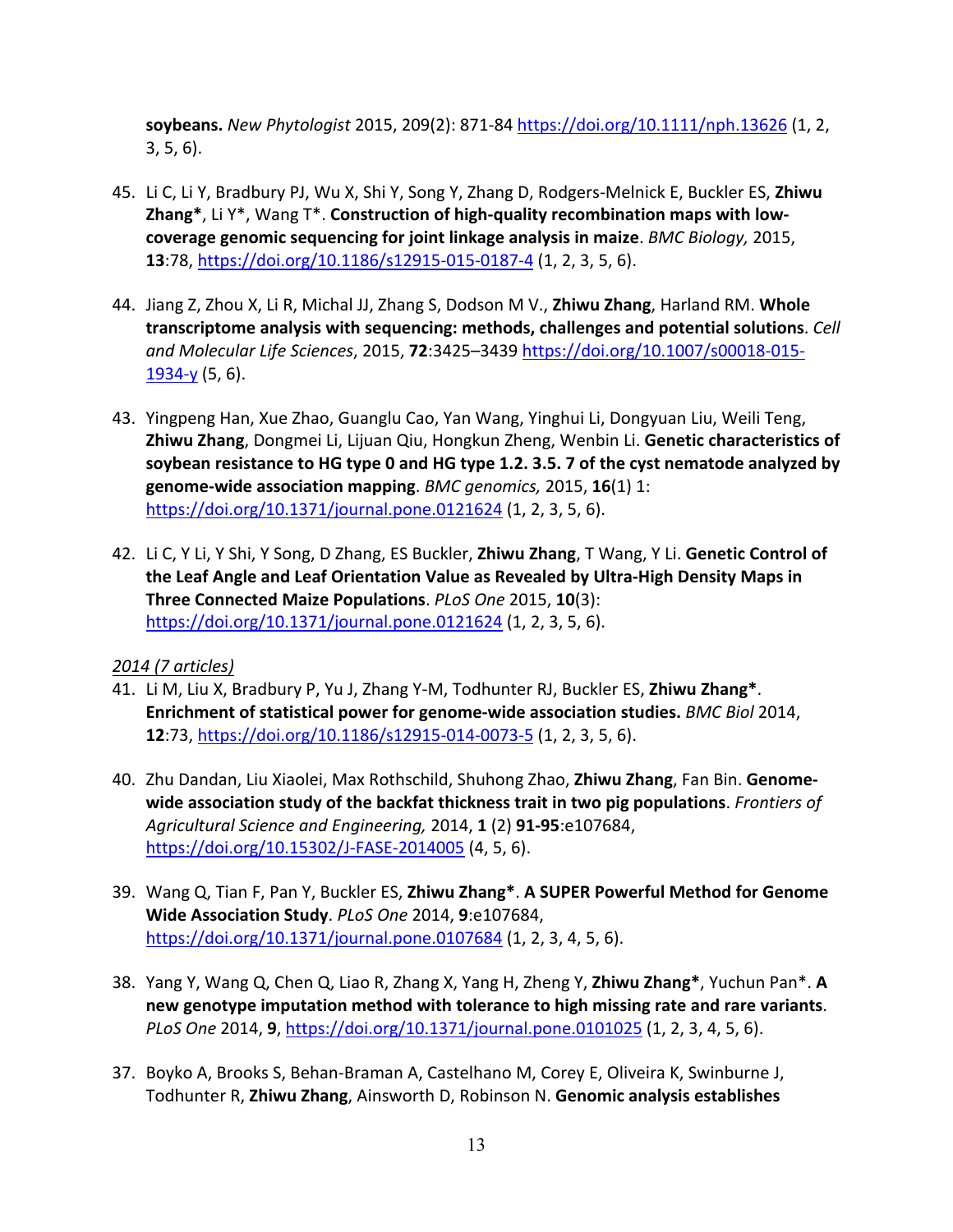**correlation between growth and laryngeal neuropathy in Thoroughbreds**. *BMC Genomics* 2014, **15**:259, https://doi.org/10.1186/1471-2164-15-259 (1, 2, 5, 6).

- 36. Peiffer JA, Romay MC, Gore MA, Flint-Garcia SA, **Zhiwu Zhang**, Millard MJ, Gardner CAC, McMullen MD, Holland JB, Bradbury PJ, Buckler ES. **The genetic architecture of maize height.** *Genetics* 2014, **196**:1337–1356, https://doi.org/10.1534/genetics.113.159152 (3, 4, 5, 6).
- 35. Caniato FF, Hamblin MT, Guimaraes CT, **Zhiwu Zhang**, Schaffert RE, Kochian L V., Magalhaes J V. **Association mapping provides insights into the origin and the fine structure of the sorghum aluminum tolerance locus, AltSB**. *PLoS One* 2014, **9,**  https://doi.org/10.1371/journal.pone.0087438 (4, 5, 6).

# *2013*

- 34. Hou Y, Wang Y, Lu X, Zhang X, Zhao Q, Todhunter RJ, **Zhiwu Zhang\***. **Monitoring Hip and Elbow Dysplasia Achieved Modest Genetic Improvement of 74 Dog Breeds over 40 Years in USA**. *PLoS One* 2013, **8**:e76390, https://doi.org/10.1371/journal.pone.0076390 (1, 2, 3, 4, 5, 6).
- 33. Chen Q, Ma Y, Yang Y, Chen Z, Liao R, Xie X, Wang Z, He P, Tu Y, Zhang X, Yang C, Yang H, Yu F, Zheng Y, **Zhiwu Zhang**, Wang Q, Pan Y. **Genotyping by Genome Reducing and Sequencing for Outbred Animals**. *PLoS One* 2013, **8** , https://doi.org/10.1371/journal.pone.0067500 (5, 6).
- 32. Duan F, Ogden D, Xu L, Liu K, Lust G, Sandler J, Dykes NL, Zhu L, Harris S, Jones P, Todhunter RJ, **Zhiwu Zhang**. **Principal component analysis of canine hip dysplasia phenotypes and their statistical power for genome-wide association mapping**. *J Appl Stat* 2013, **40**:235– 251, https://doi.org/10.1080/02664763.2012.740617 (1, 2, 3, 4, 5, 6).
- 31. Nelson SA, Krotscheck U, Rawlinson J, Todhunter RJ, **Zhiwu Zhang**, Mohammed H. **Long-Term Functional Outcome of Tibial Plateau Leveling Osteotomy Versus Extracapsular Repair in a Heterogeneous Population of Dogs**. *Vet Surg* 2013, **42**:38–50, https://doi.org/10.1111/j.1532-950X.2012.01052.x (4, 5, 6).
- 30. Guo T, Li H, Yan J, Tang J, Li J, **Zhiwu Zhang**, Zhang L, Wang J. **Performance prediction of F1 hybrids between recombinant inbred lines derived from two elite maize inbred lines.** *Theor Appl Genet Appl Genet* 2013, **126**:189–201, https://doi.org/10.1007/s00122-012- 1973-9 (1, 5, 6).

# *2012*

29. Fitzpatrick CL, Krotscheck U, Thompson MS, Todhunter RJ, **Zhiwu Zhang**. **Evaluation of Tibial Torsion in Yorkshire Terriers with and without Medial Patellar Luxation**. *Vet Surg* 2012, **41**:966–972, https://doi.org/10.1111/j.1532-950X.2012.01041.x (4, 5, 6).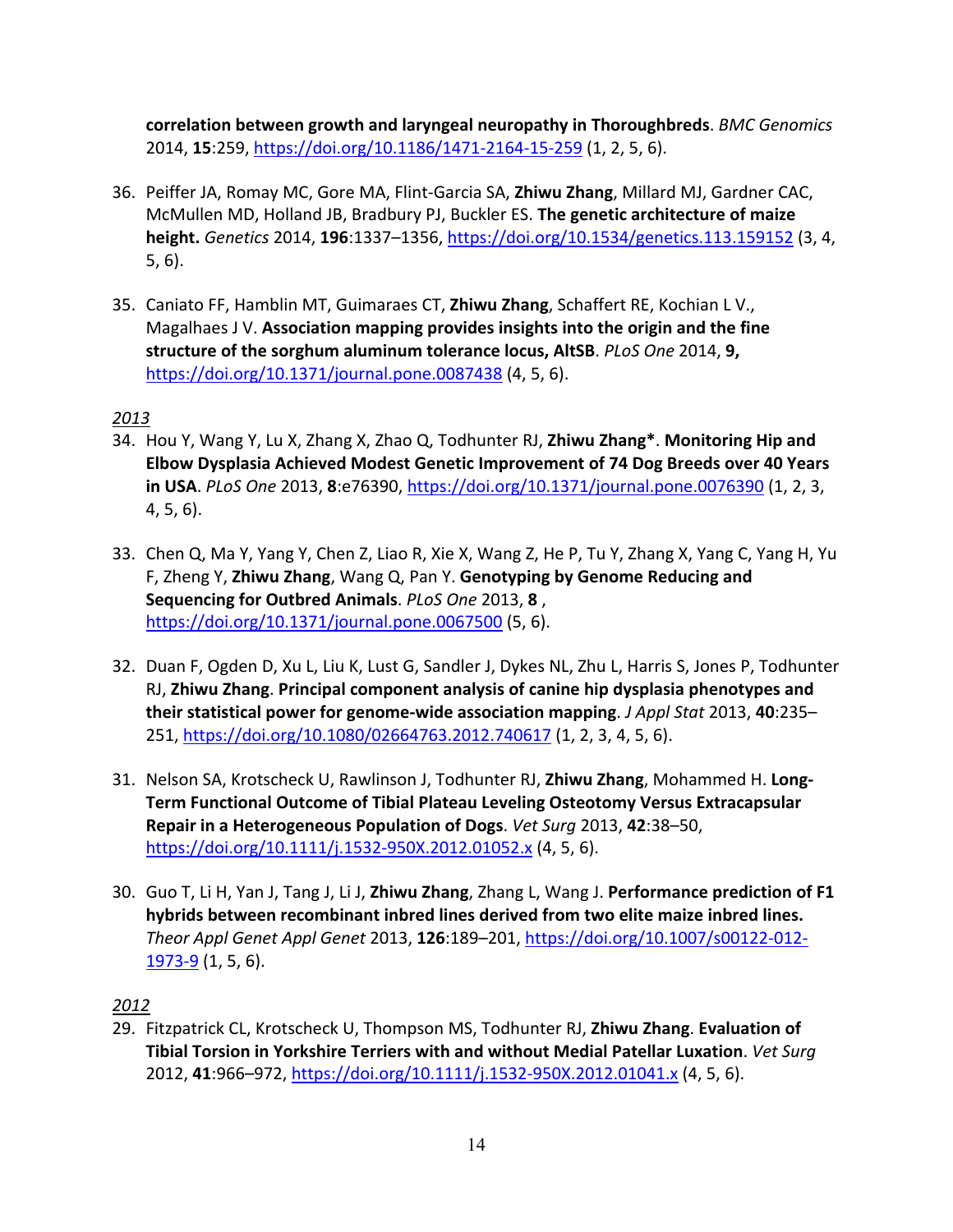- 28. Lipka AE, Tian F, Wang Q, Peiffer J, Li M, Bradbury PJ, Gore MA, Buckler ES, **Zhiwu Zhang\***. **GAPIT: genome association and prediction integrated tool**. *Bioinformatics* 2012, **28**:2397– 2399, https://doi.org/10.1093/bioinformatics/bts444 (1, 3, 4, 5, 6).
- 27. Zhu L, Chen S, Jiang Z, **Zhiwu Zhang**, Ku H-C, Li X, McCann M, Harris S, Lust G, Jones P, Todhunter R. **Identification of quantitative trait loci for canine hip dysplasia by two sequential multipoint linkage analyses**. *J Appl Stat* 2012:1719–1731, https://doi.org/10.1080/02664763.2012.673121 (1, 2, 3, 5, 6).
- 26. Jer-Ming Chia, Chi Song, Peter J Bradbury, Denise Costich, Natalia de Leon, John Doebley, Robert J Elshire, Brandon Gaut, Laura Geller, Jeffrey C Glaubitz, Michael Gore, Kate E Guill, Jim Holland, Matthew B Hufford, Jinsheng Lai, Meng Li, Xin Liu, Yanli Lu, Richard McCombie, Rebecca Nelson, Jesse Poland, Boddupalli M Prasanna, Tanja Pyhäjärvi, Tingzhao Rong, Rajandeep S Sekhon, Qi Sun, Maud I Tenaillon, Feng Tian, Jun Wang, Xun Xu, **Zhiwu Zhang**, Shawn M Kaeppler, Jeffrey Ross-Ibarra, Michael D McMullen, Edward S Buckler, Gengyun Zhang, Yunbi Xu & Doreen Ware. **Maize HapMap2 identifies extant variation from a genome in flux**. *Nat Genet* 2012, **44**:803–807, https://doi.org/10.1038/ng.2313 (4, 5, 6).

# *2011*

- 25. Guo G, Zhou Z, Wang Y, Zhao K, Zhu L, Lust G, Hunter L, Friedenberg S, Li J, Zhang Y, Harris S, Jones P, Sandler J, Krotscheck U, Todhunter R, **Zhiwu Zhang\***. **Canine hip dysplasia is predictable by genotyping**. *Osteoarthr Cartil* 2011, **19**:420–429, https://doi.org/10.1016/j.joca.2010.12.011 (1, 2, 3, 4, 5, 6).
- 24. Friedenberg SG, Zhu L, **Zhiwu Zhang**, van den Berg Foels W, Schweitzer PA, Wang W, Fisher PJ, Dykes NL, Corey E, Vernier-Singer M, Foels WB, Jung SW, Sheng X, Hunter LS, McDonough SP, Lust G, Bliss SP, Krotscheck U, Gunn TM, Todhunter RJ. **Evaluation of a fibrillin 2 gene haplotype associated with hip dysplasia and incipient osteoarthritis in dogs**. *Am J Vet Res* 2011, **72**:530–540, https://doi.org/10.2460/ajvr.72.4.530 (1, 2, 3, 4, 5, 6).
- 23. Setter TL, Yan J, Warburton M, Ribaut JM, Xu Y, Sawkins M, Buckler ES, **Zhiwu Zhang**, Gore MA. **Genetic association mapping identifies single nucleotide polymorphisms in genes that affect abscisic acid levels in maize floral tissues during drought**. *J Exp Bot* 2011, **62**:701–716, https://doi.org/10.1093/jxb/erq308 (4, 5, 6).

# *2010*

22. **Zhang Z\***, Ersoz E, Lai CQ, Todhunter RJ, Tiwari HK, Gore MA, Bradbury PJ, Yu J, Arnett DK, Ordovas JM, Buckler ES. **Mixed linear model approach adapted for genome-wide association studies**. *Nat Genet* 2010, **42**:355–360, https://doi.org/10.1038/ng.546 (1, 3, 4, 5, 6).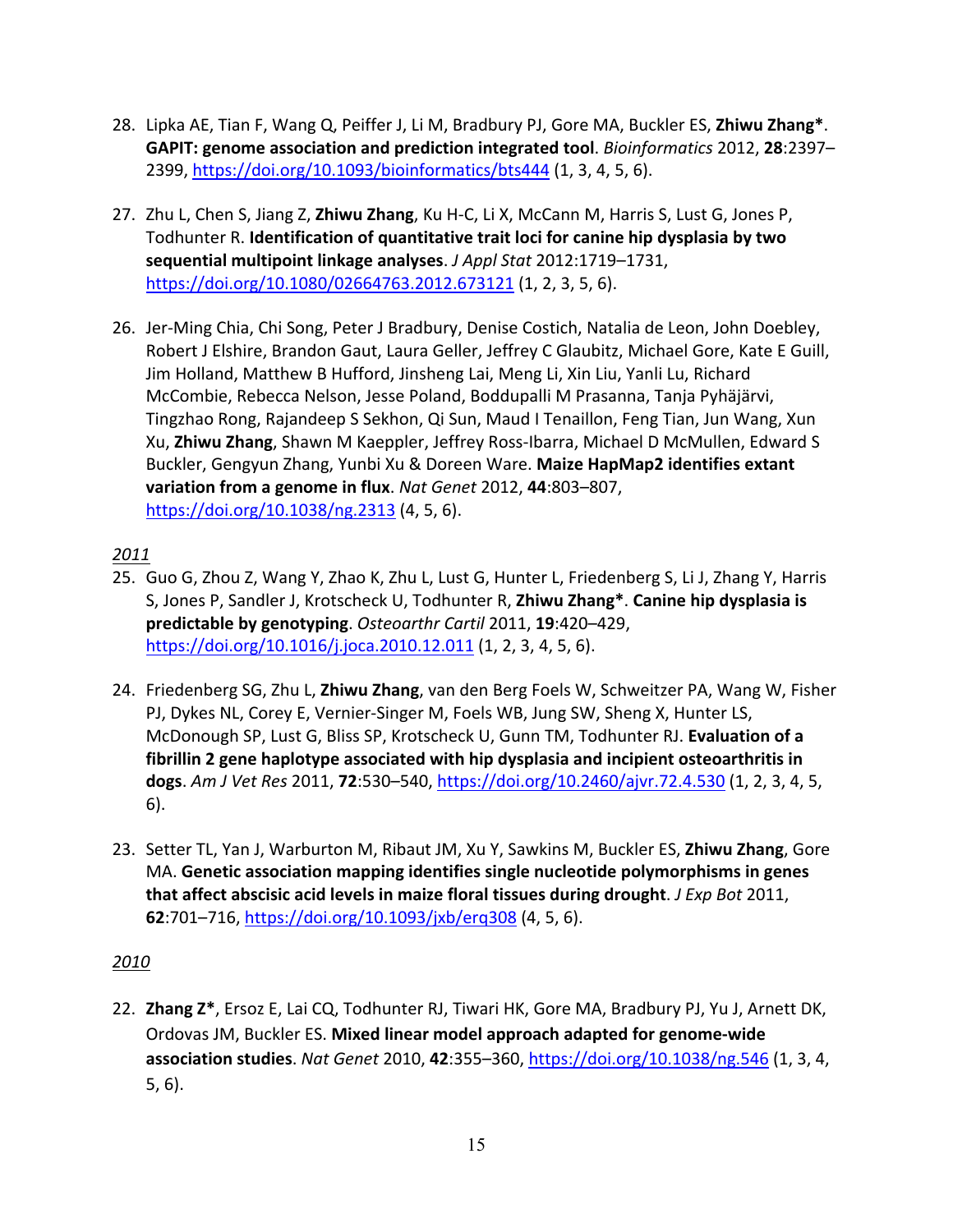- 21. Huang X, Wei X, Sang T, Zhao Q, Feng Q, Zhao Y, Li C, Zhu C, Lu T, **Zhiwu Zhang**, Li M, Fan D, Guo Y, Wang A, Wang L, Deng L, Li W, Lu Y, Weng Q, Liu K, Huang T, Zhou T, Jing Y, Lin Z, Buckler ES, Qian Q, Zhang QF, Li J, Han B. **Genome-wide association studies of 14 agronomic traits in rice landraces**. *Nat Genet* 2010, **42**:961–967, https://doi.org/10.1038/ng.695 (4, 5, 6).
- 20. Zhang N, Gibon Y, Gur A, Chen C, Lepak N, Höhne M, **Zhiwu Zhang**, Kroon D, Tschoep H, Stitt M, Buckler E. **Fine quantitative trait loci mapping of carbon and nitrogen metabolism enzyme activities and seedling biomass in the maize IBM mapping population**. *Plant Physiol* 2010, **154**:1753–1765, https://doi.org/10.1104/pp.110.165787 (3, 4, 5, 6).
- 19. Zhou Z, Sheng X, **Zhiwu Zhang\***, Zhao K, Zhu L, Guo G, Friedenberg SG, Hunter LS, Vandenberg-Foels WS, Hornbuckle WE, Krotscheck U, Corey E, Moise NS, Dykes NL, Li J, Xu S, Du L, Wang Y, Sandler J, Acland GM, Lust G, Todhunter RJ. **Differential genetic regulation of canine hip dysplasia and osteoarthritis**. *PLoS One* 2010, **5**:e13219, https://doi.org/10.1371/journal.pone.0013219 (1, 2, 3, 4, 5, 6).
- 18. Hou Y, Wang Y, Lust G, Zhu L, **Zhiwu Zhang\***, Todhunter RJ: **Retrospective analysis for genetic improvement of hip joints of cohort labrador retrievers in the United States: 1970-2007**. *PLoS One* 2010, **5**:e9410, https://doi.org/10.1371/journal.pone.0009410 (1, 2, 3, 4, 5, 6).

# *2009*

- 17. **Zhang Z\***, Buckler ES, Casstevens TM, Bradbury PJ. **Software engineering the mixed model for genome-wide association studies on large samples**. *Br Bioinform* 2009, **10**:664–675, https://doi.org/10.1093/bib/bbp050 (1, 3, 4, 5, 6).
- 16. Zhu L, **Zhiwu Zhang**, Friedenberg S, Jung SW, Phavaphutanon J, Vernier-Singer M, Corey E, Mateescu R, Dykes N, Sandler J, Acland G, Lust G, Todhunter R. **The long (and winding) road to gene discovery for canine hip dysplasia**. *Vet J* 2009, **181**:97–110, https://doi.org/10.1016/j.tvjl.2009.02.008 (1, 2, 3, 4, 5, 6).
- 15. Buckler ES\*, Holland JB\*, Bradbury PJ, Acharya CB, Brown PJ, Browne C, Ersoz E, Flint-Garcia S, Garcia A, Glaubitz JC, Goodman MM, Harjes C, Guill K, Kroon DE, Larsson S, Lepak NK, Li H, Mitchell SE, Pressoir G, Peiffer JA, Rosas MO, Rocheford TR, Romay MC, Romero S, Salvo S, Sanchez Villeda H, da Silva HS, Sun Q, Tian F, Upadyayula N, Doreen Ware, Heather Yates, Jianming Yu, **Zhiwu Zhang**, Stephen Kresovich\*, Michael D. McMullen\*. **The genetic architecture of maize flowering time**. *Science* 2009, **325**:714–718, https://doi.org/10.1126/science.1174276 (3, 4, 5, 6).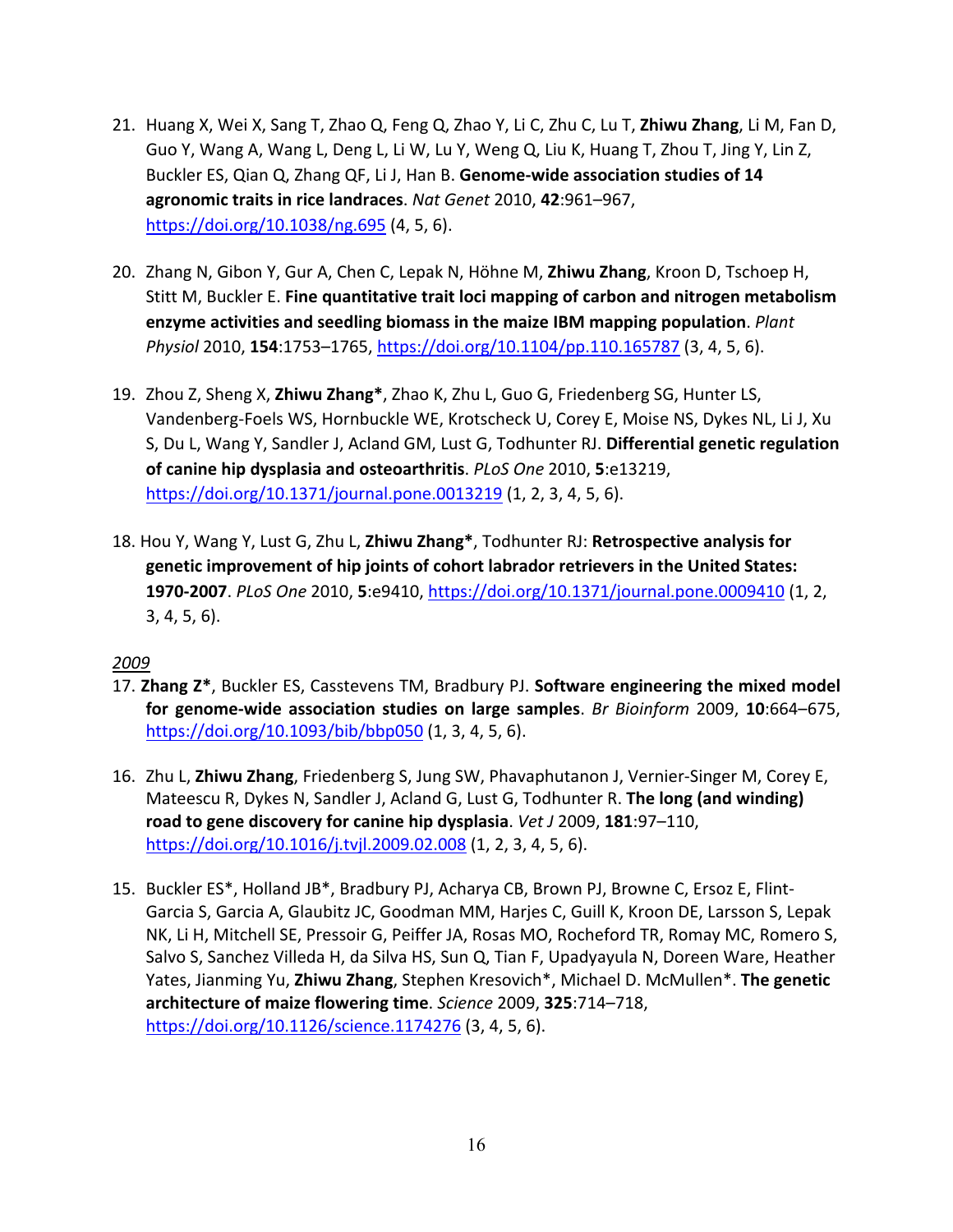- 14. Myles S, Peiffer J, Brown PJ, Ersoz ES, **Zhiwu Zhang**, Costich DE, Buckler ES. **Association Mapping: Critical Considerations Shift from Genotyping to Experimental Design**. *Plant Cell* 2009, **21**:2194–2202, https://doi.org/10.1105/tpc.109.068437 (3, 4, 5, 6).
- 13. **Zhang Z**, Zhu L, Sandler J, Friedenberg SS, Egelhoff J, Williams AJ, Dykes NL, Hornbuckle W, Krotscheck U, Moise NS, Lust G, Todhunter RJ. **Estimation of heritabilities, genetic correlations, and breeding values of four traits that collectively define hip dysplasia in dogs**. *Am J Vet Res* 2009, **70**:483–492, https://doi.org/10.2460/ajvr.70.4.483 (1, 2, 3, 4, 5, 6).
- 12. Yu J, **Zhang Z**, Zhu C, Tabanao DA, Pressoir G, Tuinstra MR, Kresovich S, Todhunter RJ, Buckler ES. **Simulation Appraisal of the Adequacy of Number of Background Markers for Relationship Estimation in Association Mapping**. *Plant Genome* 2009, **2**:63–77, https://doi.org/10.3835/plantgenome2008.09.0009 (3, 4, 5, 6).
- 11. **Zhang Z**, Li CX, Todhunter RJ, Lust G, Goonewardene L, Wang ZQ. **An algorithm to sort complex pedigrees chronologically without birthdates**. *J Anim Vet Adv* 2009, **8**:177–182, http://medwelljournals.com/abstract/?doi=javaa.2009.177.182 (1, 2, 3, 4, 5, 6).

# *2008*

- 10. Mateescu RG, Burton-wurster NI, Tsai K, Phavaphutanon J, **Zhang Z**, Murphy KE, Lust G, Todhunter RJ. **Identification of quantitative trait loci for osteoarthritis of hip joints in dogs**. *AJVR* 2008, **69**:1294–1300, https://doi.org/10.2460/ajvr.69.10.1294 (1, 2, 3, 4, 5, 6).
- 9. Zhu L, **Zhang Z**, Feng F, Schweitzer P, Phavaphutanon J, Vernier-Singer M, Corey E, Friedenberg S, Mateescu R, Williams A, Lust G, Acland G, Todhunter R. **Single nucleotide polymorphisms refine QTL intervals for hip joint laxity in dogs**. *Anim Genet* 2008, **39**:141- 146, https://doi.org/10.1111/j.1365-2052.2007.01691.x (1, 2, 3, 4, 5, 6).

# *2007*

- 8. Bradbury PJ<sup>#</sup>, Zhang Z<sup>#</sup>, Kroon DE<sup>#</sup>, Casstevens TM, Ramdoss Y, Buckler ES. TASSEL: **software for association mapping of complex traits in diverse samples**. *Bioinformatics* 2007, **23**:2633–2635, https://doi.org/10.1093/bioinformatics/btm308 (1, 3, 4, 5, 6).
- 7. Liu T, Todhunter RJ, Wu S, Hou W, Mateescu R, **Zhang Z**, Burton-Wurster NI, Acland GM, Lust G, Wu R. **A random model for mapping imprinted quantitative trait loci in a structured pedigree: an implication for mapping canine hip dysplasia**. *Genomics* 2007, **90**:276–284, https://doi.org/10.1016/j.ygeno.2007.04.004 (4, 5, 6).
- 6. **Zhang Z**, Todhunter RJ, Buckler ES, Van Vleck LD. **Technical note: Use of marker-based relationships with multiple-trait derivative-free restricted maximal likelihood**. *J Anim Sci* 2007, **85**:881–885, https://doi.org/10.2527/jas.2006-656 (1, 3, 4, 5, 6).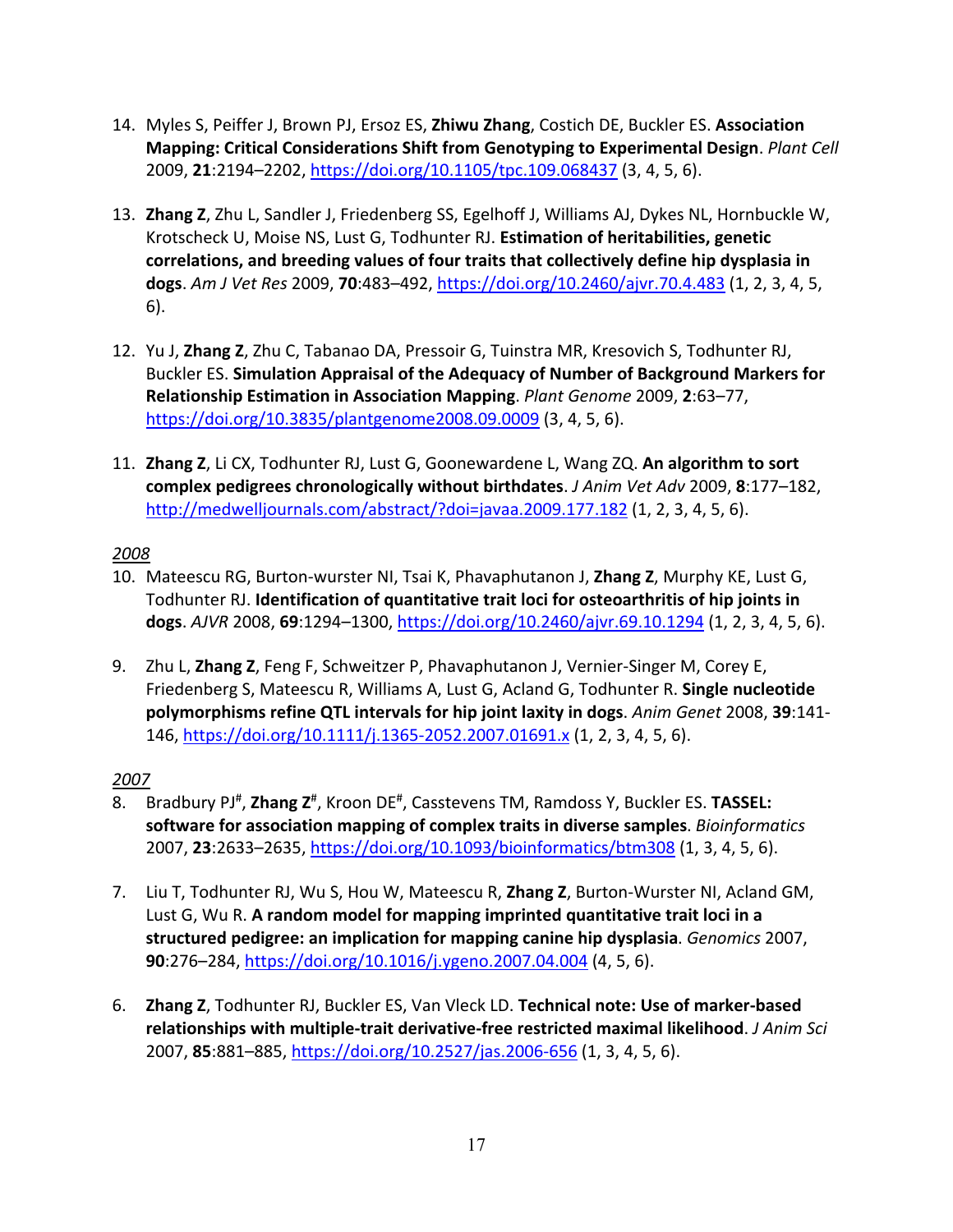5. Hays L, **Zhang Z**, Mateescu RG, Lust G, Burton-Wurster NI, Todhunter RJ. **Quantitative genetics of secondary hip joint osteoarthritis in a Labrador Retriever-Greyhound pedigree**. *Am J Vet Res* 2007, **68**:35–41, https://doi.org/10.2460/ajvr.68.1.35 (4, 5, 6).

# *2006*

4. Michal JJ, **Zhang Zhiwu**, Gaskins CT, Jiang Z. **The bovine fatty acid binding protein 4 gene is significantly associated with marbling and subcutaneous fat depth in Wagyu x Limousin F2 crosses**. *Anim Genet* 2006, **37**:400–402, https://doi.org/10.1111/j.1365- 2052.2006.01464.x (4, 5, 6).

# *2005*

- 3. Mateescu RG, **Zhang Z**, Tsai K, Phavaphutanon J, Burton-Wurster NI, Lust G, Quaas R, Murphy K, Acland GM, Todhunter RJ. **Analysis of allele fidelity, polymorphic information content, and density of microsatellites in a genome-wide screening for hip dysplasia in a crossbreed pedigree**. *J Hered* 2005, **96**:847–853, https://doi.org/10.1093/jhered/esi109 (4, 5, 6).
- 2. Dikeman ME, Pollak EJ, **Zhang Z**, Moser DW, Gill CA, Dressler EA. **Phenotypic ranges and relationships among carcass and meat palatability traits for fourteen cattle breeds , and heritabilities and expected progeny differences for Warner-Bratzler shear force in three beef cattle breeds (the online version of this article)**. *J Anim Sci* 2005, **83**:2461–2467, https://doi.org/10.2527/2005.83102461x (4, 5, 6).
- 1. Todhunter RJ, Mateescu R, Lust G, Burton-Wurster NI, Dykes NL, Bliss SP, Williams AJ, Vernier-Singer M, Corey E, Harjes C, Quaas RL, **Zhang Z**, Gilbert RO, Volkman D, Casella G, Wu R, Acland GM. **Quantitative trait loci for hip dysplasia in a crossbreed canine pedigree**. *Mamm Genome* 2005, **16**:720–730, https://doi.org/10.1007/s00335-005-0004-4 (4, 5, 6).

# *Book Chapter*

- 4. Matthew McGowan, Jiabo Wang, Haixiao Dong, Xiaolei Liu, Yi Jia, Xianfeng Wang, Hiroyoshi Iwata, Yutao Li, Alexander E Lipka, and **Zhiwu Zhang**\*. **Ideas in Genomic Selection with the Potential to Transform Plant Molecular Breeding: A Review**. *Plant Breeding Review Vol 45* (eds. Irwin Goldman), John Wiley & Sons, Inc. 2021. pp. 273-320, available as Preprint, Publication, and Google Book.
- 3. Atit Parajuli, Long-Xi Yu, Michael Peel, Deven See, Steve Wagner, Steve Norberg, and **Zhiwu Zhang**\*. **Self-incompatibility, Inbreeding Depression, and Potential to Develop Inbred Lines in Alfalfa**. *The Alfalfa Genome* (eds. Long-Xi Yu and Chittaranjan Kole), Springer Press. 2021. pp. 255-269, available as Preprint and Publication, or Google Book.
- 2. Haixiao Dong, Zhao Li, Guanghui Hu, Yaping Yuan, and **Zhiwu Zhang**\*. **The Genetic Architecture and Breeding Towards Cold Tolerance in Maize: Review**. *Molecular Breeding in Wheat, Maize and Sorghum* (eds. Mohammad Anwar Hossain, Mobashwer Alam, Saman Seneweera, and Sujay Rakshit), CABI Press. 2021, https://www.cabi.org/bookshop/book/9781789245431/, or Google Book.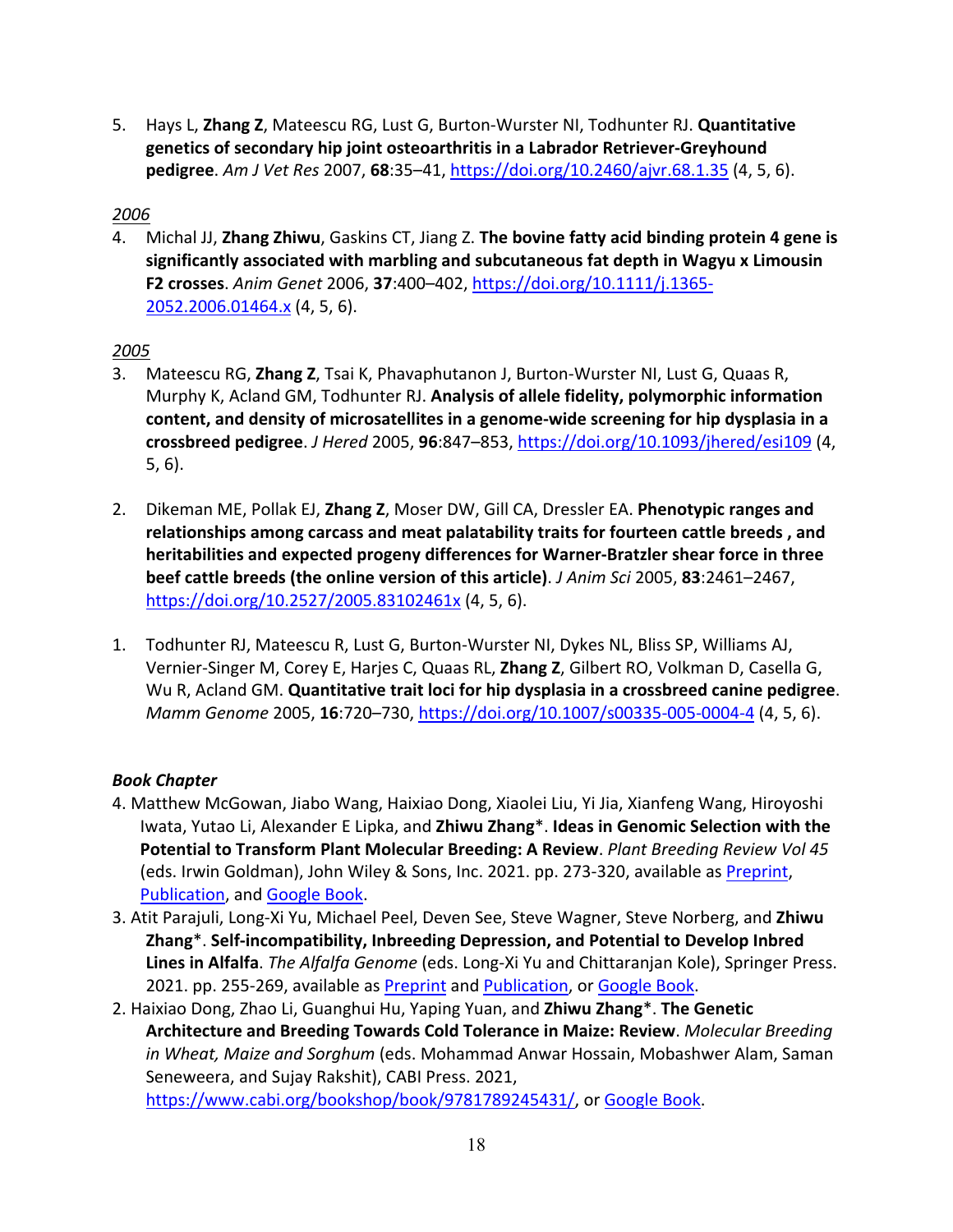1. Mateescu RG, Tsai K, **Zhang Z**, Burton-Wurster NI, Lust G, Dykes N, Acland GM, Quaas RL, Murphy K, Todhunter RJ. **QTL Mapping Using Cross Breed Pedigrees: Strategies for Canine Hip Dysplasia**. *The Dog and Its Genome* (eds. E.A. Ostrander, U. Giger, K. Lindblad-Toh), Cold Spring Harbor Press. 2005. pp. 407-438, https://cshmonographs.org/index.php/monographs/article/viewArticle/4583.

#### *Referenced-non-peer-reviewed articles*

- 5. Matthew T. McGowan, Paul D. Mihalyov, Michael O. Pumphrey, Stephen P. Ficklin and **Zhiwu Zhang,** Calling SNPs Out of DNA Array for Diverse Hexaploid Wheat Population by Using Gaussian Mixture Models, Proceedings of the 11th World Congress on Genetics Applied to Livestock Production, Auckland, New Zealand, February 7-11, 2018, http://www.wcgalp.org/system/files/proceedings/2018/calling-snps-out-dna-array-diversehexaploid-wheat-population-using-gaussian-mixture-models.pdf
- 4. Chunpeng James Chen and **Zhiwu Zhang\*,** GWAS and GS Are as Easy as Clicking and Dragging with iPat, Proceedings of the 11th World Congress on Genetics Applied to Livestock Production, Auckland, New Zealand, February 7-11, 2018, http://www.wcgalp.org/system/files/proceedings/2018/gwas-and-gs-are-easy-clicking-anddragging-ipat.pdf
- 3. Quaas RL, **Z Zhang**. Multiple-breed genetic evaluation in the US beef cattle context: methodology, Proceedings of the 8th World Congress on Genetics Applied to Livestock Production, Belo Horizonte, Minas Gerais, Brazil, 13-18 August, 2006. CD-ROM Commun, 24-12, Download here.
- 2. Jiang Zhihua, Tanja Kunej, Tito A Wibowo, Jennifer J Michal, **Zhiwu Zhang**, Charles Thorne Gaskins, Jerry J Reeves, Jan Roger Busboom, P Dovc, RW Wright Jr. The basal nucleusencoded mitochondrial transcription genes and meat quality in beef cattle, Proceedings of the 8th World Congress on Genetics Applied to Livestock Production, Belo Horizonte, Minas Gerais, Brazil, 13-18 August, 2006. CD-ROM Commun, 22-24, Download here.
- 1. **Zhang Z**, RL Quaas, EJ Pollak. Simulation study on the effects of incorporating external genetic evaluations results, Proceedings of the 7th World Congress on Genetics Applied to Livestock Production, Montpellier, France, August 19-23, 2002, CD-ROM Commun, 20-14, http://www.wcgalp.org/system/files/proceedings/2002/simulation-study-effectsincorporating-external-genetic-evaluation-results.pdf

# *Peer-reviewed articles in Chinese*

- 18. Sun B, Chen Y, Xu S, **Zhang Z**. **Effect of Simmental sire line on linear type traits in crossbreeding with Mongolian cattle**. *Acta Vet Zootech Sin* 1998, **29**:221–224.
- 17. Meng A, Qi S, Yu R, Wang R, Cai Z, Jiao Sh, Xin C, **Zhang Z**. **Analysis of DNA fingerprints of Fengjing Pig and Xiang Pig**. *Hereiditas* 1995, **17**:19–22.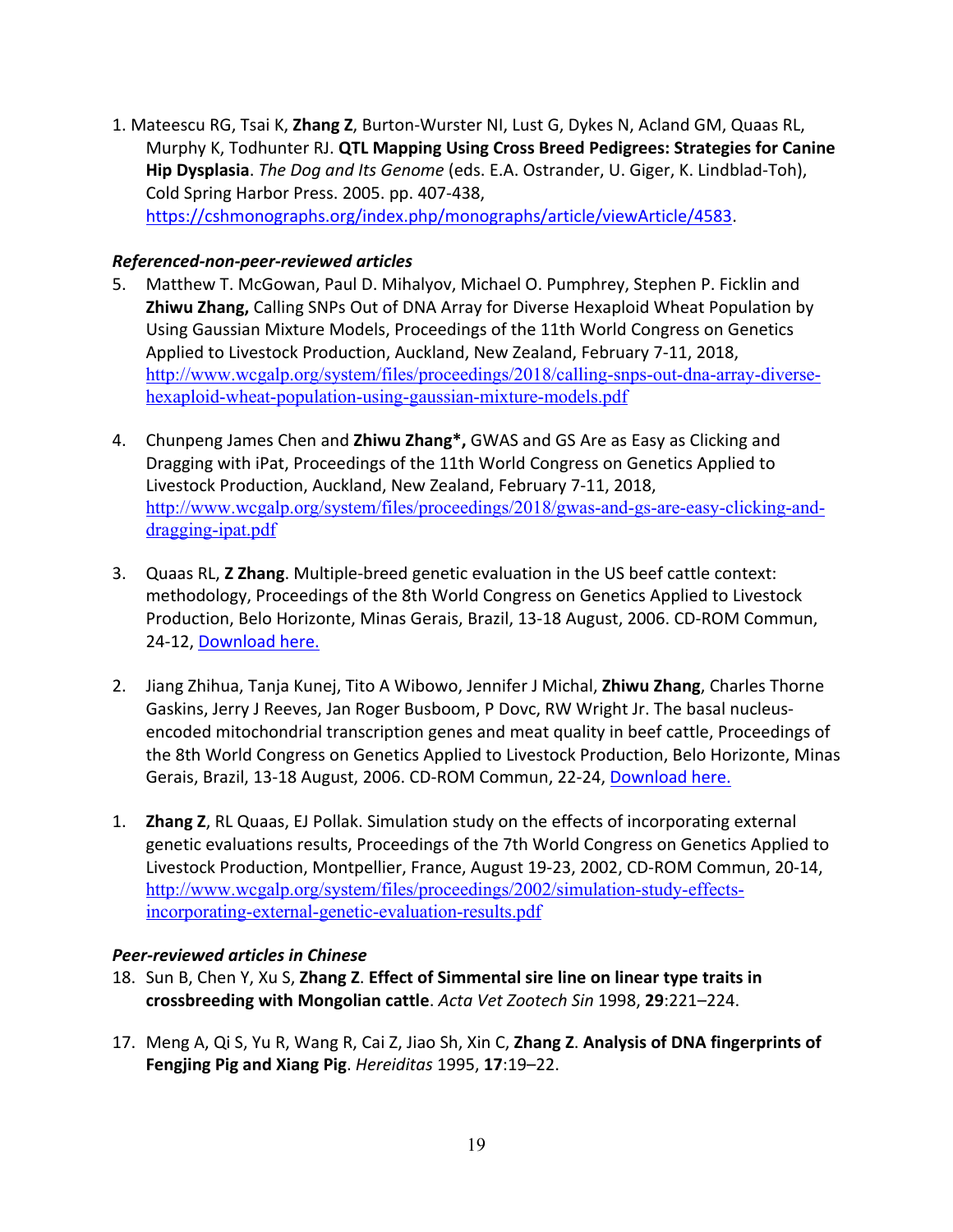- 16. **Zhang Z**, Tao L, Zhou M, Xu X, Zhang Y. **A management system to improve accuracy of milk yield**. *J Chinese Dairy Sci* 1994:14–16.
- 15. Tang D, **Zhang Z**, Xu S. **Path analysis on AKP, Ca and P in serum and milk composition in Simmental cattle**. *J Gansu Anim Sci* 1994:8–11.
- 14. Wang Y, Xu S, **Zhang Z**, Lu J. **Effect of interval and antiseptics on milk composition**. *J Chinese Dairy Sci* 1994:45–48.
- 13. **Zhang Z**, Sheng Z. **A mathematical model of systemic conservation of livestock genetic resources and applications**. *Acta Vet Zootech Sin* 1994, **25**:306–310.
- 12. **Zhang Z**, Yu R, Wang R, Fang Z, Zheng Y. **Estimates of gene effects and effective gene number on litter size in pig**. *Acta Genet Sin* 1994, **21**:275–280.
- 11. Xu S, **Zhang Z**, Wan Y, Cai M, Zhao C. **A systemic model of conservation, selection and utilization of Fuzhou Cattle**. *J Chinese Beef* 1993, **68**:15–8.
- 10. **Zhang Z**, Tang D, Xu S, Lu J, Wang Y, Wang Y, Yang L, Shao Z, Jian E, Qian S, Liu Y, Zhang ZX. **The distribution of AKP, Ca and P in Serum of Simmental cattle**. *J Chinese Dairy Sci* 1993:40–44.
- 9. **Zhang Z**. **Modeling of Eco-Breeding system in livestock**. *Eco Agric Res* 1993:48–51.
- 8. Tang D, **Zhang Z**, Xu S, Lu J, Wang Y, Yang X. **The Relationship between blood serum amylase and milk composition**. *J Chinese Beef* 1993, **64**:20–22.
- 7. **Zhang Z**, Sheng Z, Feng W. **Strategies and scheme to conserve genetic resources of Chinese Pigs**. *Chinese J Anim Sci* 1993, **29**:5–7.
- 6. **Zhang Z**. **A statistical method for standardized transferability**. *J Chinese Simmental Cattle* 1993:37–39.
- 5. **Zhang Z**. **Decision support system of screening pig breed for conservation**. *Comput Appl Agric* 1993:27–30.
- 4. **Zhang Z**, Cai Y, He Y, Jin X. **Group mating model with quadratic program and its application in minimizing inbreeding**. *Chinese Acta Vet Zootech* 1991, **22**:42–48.
- 3. **Zhang Z**. **Recursive algorithm to calculate individual relationship**. *J Northeast Agric Univ* 1991, **22**:231–235.
- 2. Zhao G, **Zhang Z**, Cai Y, He Y, Jin X. **A method of non-linear estimate of effective size of Min Pig population conserved**. *Heilongjiang Anim Vet Sci* 1990:5–6.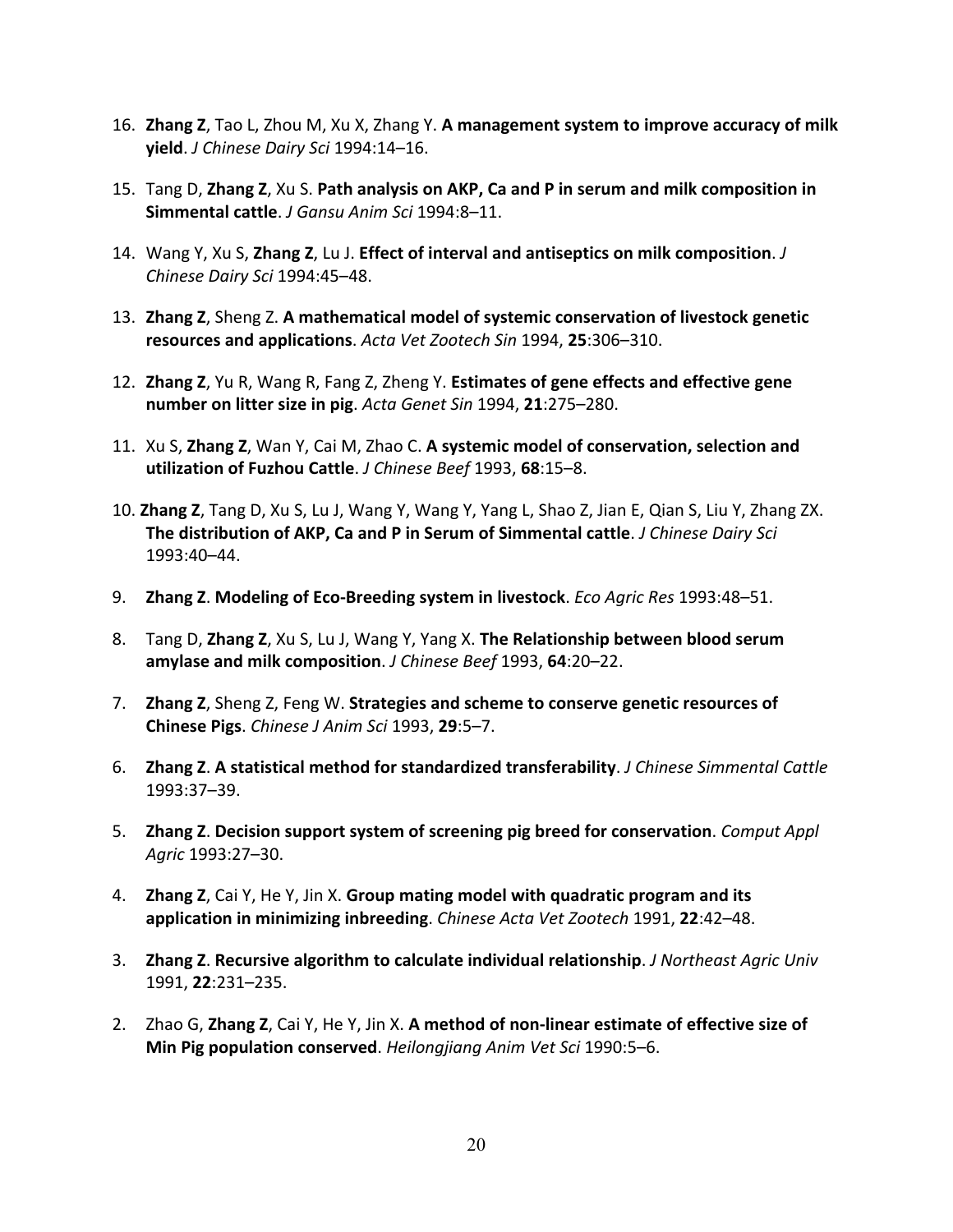1. **Zhang Z**, Cai Y, He Y, Jin X. **Minimizing inbreeding of population by selecting mating pairs**. *J Jilin Agric Univ* 1990, **12**:61–65.

# *Extension articles*

5. **Zhang Z**, Party game ignites satellite, drone research effort, Wheat Life, October, 2019, https://wheatlife.org/Issues/09\_WLOct19web.pdf, page 50-51

4. **Zhang Z**, Empowering breeders for success, Wheat Life, November, 2018,

https://wheatlife.org/Issues/10\_WLNov18web.pdf, page 41-43

3. **Zhang Z**, Genomics tools turbocharge classical breeding, Wheat Life, November, 2017, http://wheatlife.org/Issues/08\_WLAugSep17web.pdf, page 63-65

2. **Zhang Z**, Educational tour is fun and filling, Wheat Life, Febuary, 2017,

https://wheatlife.org/Issues/02\_WLFeb17web.pdf, page 53-54

1. **Zhang Z**, Juggling thousands of balls, Wheat Life, November, 2016, page 43-44

# **SOFTWARE RELEASED**

I have developed multiple computer software packages for public use and two for private use. Most of the public software packages are hosted on the Zhiwu Zhang Lab website (http://zzlab.net). The website has received over 9,000 returning users. These packages include the widely-used TASSEL and GAPIT, which have received over 1000 citations each.

- **GridFree**: To count and measure specific objects in images with supervised classification using principal components. See publication on Plant Physiology by Yang Hu and Zhiwu Zhang. More information is provided on the GRID website: https://zzlab.net/GRID (1, 2, 3, 4, 5, 6).
- **GRID**: To automatic extract plot information on images with grid patterns. See publication on Remote Sensing by Chunpeng James Chen and Zhiwu Zhang. More information is provided on the GRID website: https://zzlab.net/GRID (1, 2, 3, 4, 5, 6).
- **MMAP**: Mining the Maximum Accuracy of prediction. See publication on Bioinformatics by Huang et al. More information is provided on the MMAP website: http://zzlab.net/MMAP. (1, 2, 3, 4, 5, 6).
- **iPat**: Intelligent Prediction and Association Tool. See publication on Bioinformatics by Chen and Zhang. More information is provided on the iPat website: http://zzlab.net/iPat. (1, 2, 3, 4, 5, 6).
- **BLINK**: Bayesian-information and Linkage-disequilibrium Iteratively Nested Keyway. See publication by Huang and et al. More information is provided on the BLINK website: http://zzlab.net/blink.
- **FarmCPU**: Software for Genome-Wide Association Studies. See publication by Liu et al. in PLoS Genetics. More information is provided on the FarmCPU website: http://zzlab.net/FarmCPU. (1, 2, 3, 4, 5, 6).
- **GAPIT**: Genome Association and Prediction Integrated Tool. See publications by Lipka et al. in Bioinformatics and Tang et al. in Plant Genome. More information is provided on the GAPIT website: http://zzlab.net/GAPIT. (1, 2, 3, 4, 5, 6).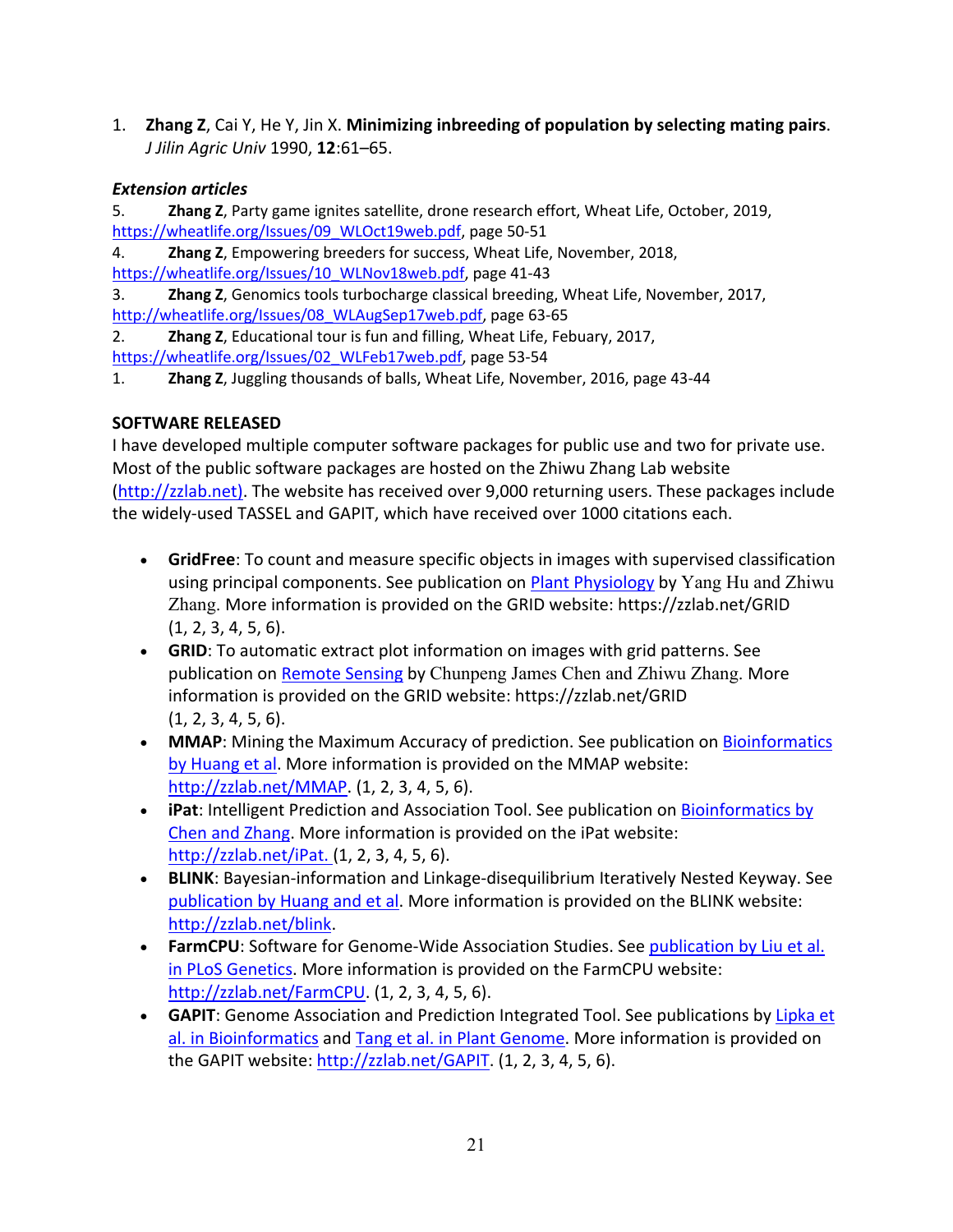- **TASSEL**: The mixed model component for QTL association analysis to incorporate kinship. See publication by Bradbury et al. in Bioinformatics. More information is provided on the TASSEL website: http://www.maizegenetics.net/tassel. (4, 5, 6).
- **MTDFREML – MTDFARM**: To perform multiple trait genetic analysis using arbitrary kinship including pedigree and marker based kinship. See publication by Zhang et al. in Journal of Animal Science. More details can be found at http://zzlab.net/MTDFREML. (1, 2, 3, 4, 5, 6).

#### **INVITED PRESENTATIONS**

| 2020 | International Plant & Animal Genome Conference XXVIII, High Throughput<br>Image Techniques in Breeding, San Diego, January 11, 2020.                                                 |
|------|--------------------------------------------------------------------------------------------------------------------------------------------------------------------------------------|
| 2019 | University of Georgia, See beyond what we can see, Athens, GA, August 30,<br>2019.                                                                                                   |
|      | International Plant & Animal Genome Conference XXVII, iPat, a tool to perform<br>gene mapping and genomic prediction, San Diego, January 12, 2019.                                   |
|      | Chinese Academy of Agricultural Sciences, See beyond what we can see, Beijing,<br>China, November 10, 2019.                                                                          |
| 2018 | International Plant & Animal Genome Conference XXVI, Gene Mapping by<br>Segregation: From Mendel to BSA and Beyond, San Diego, January 15, 2018.                                     |
|      | International Conference of Genetics Applied to Livestock Production, GWAS<br>and GS Are as Easy as Clicking and Dragging with iPat, Auckland, New Zealand,<br>February 10-14, 2018. |
|      | University of Idaho, Saving the Babies from the Bathwater in Genome-Wide<br>Association Studies, Moscow, Idaho, January 19, 2018.                                                    |
| 2017 | Keynote Speaker, Incubating BLUP Method for Full Spectrum of Complex Traits,                                                                                                         |
|      | Umeå Plant Science Centre, Swedish University of Agricultural Sciences, SE-901                                                                                                       |
|      | 83 Umeå, June18-21, 2017.                                                                                                                                                            |
|      | International Plant & Animal Genome Conference XXV, BLUP Alphabet for<br>Genomic Prediction, San Diego, CA, January 14-18, 2017.                                                     |
| 2016 | <b>Iowa State University, Saving the Babies from the Bathwater in Genome-Wide</b><br>Association Studies, Ames, IA, March 27-29, 2016.                                               |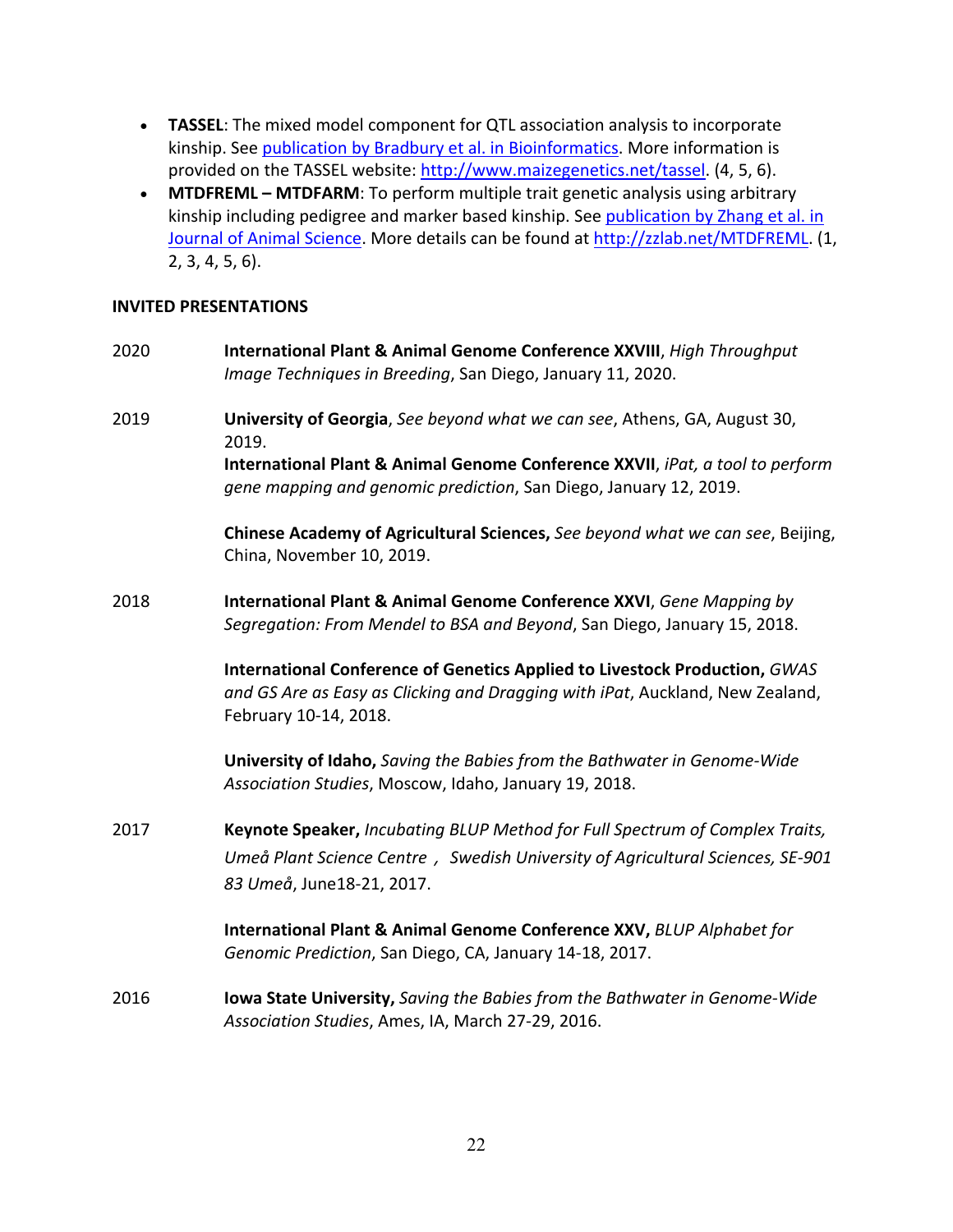|      | Mathematical Biology Seminar at Washington State University, Upgrade the<br>Compartments of Mixed Linear Model to Reduce Both False Positives and False<br>Negatives in Gene Mapping, Pullman, September 20, 2016.<br>http://www.math.wsu.edu/faculty/xueying/PastMathBiologySeminar.html          |
|------|----------------------------------------------------------------------------------------------------------------------------------------------------------------------------------------------------------------------------------------------------------------------------------------------------|
| 2015 | Agricultural Genomics 2015 - from Variation to Improved Production, Saving<br>the Babies from the Bathwater in Genome-Wide Association Studies, Shenzhen,<br>China, November 16-18, 2015.<br>http://www.nature.com/natureconferences/ag2015/speakers.html                                          |
|      | University of California at Riverside, Saving the Babies from the Bathwater in<br>Genome-Wide Association Studies, February 11, 2015.                                                                                                                                                              |
|      | <b>International Plant &amp; Animal Genome Conference XXIII (Statistical Genomics</b><br>Workshop), Getting Power Back from Population Structure and Kinship in<br>Genome-Wide Association Studies, San Diego, CA, April 11, 2015.<br>https://pag.confex.com/pag/xxiii/webprogram/Session2712.html |
| 2014 | Presentation Series from Experts, Dissecting Genetic Architecture of Complex<br>Traits. Heilongjiang Academy of Agricultural Science, Harbin, China, April 9, 2014.                                                                                                                                |
| 2013 | <b>International Plant &amp; Animal Genome Conference XXI (Statistical Genomics</b><br>Workshop), Kinship Evolution for Genome Prediction and Association Studies.<br>San Diego, CA, January 13, 2013.<br>https://pag.confex.com/pag/xxi/webprogram/Session1586.html                               |
| 2012 | <b>International Plant &amp; Animal Genome Conference XX (Statistical Genomics</b><br>Workshop), Integration of Genome Association And Prediction, San Diego, CA,<br>January 15, 2012.<br>https://pag.confex.com/pag/xx/webprogram/Session1069.html                                                |
| 2011 | Nanjing Agricultural University, National Soybean Improvement Center,<br>Integration of Genome Association and Prediction, Nanjing, China, July 5, 2011.                                                                                                                                           |
|      | China Agricultural University, National Maize Improvement Center, Advances of<br>Statistical Methods for Genome-Wide Association Studies, Beijing, China, July 2,<br>2011.                                                                                                                         |
| 2010 | Cornell University Center for Vertebrate Genomics, Canine Dysplasia is<br>Predictable by Genotyping, Ithaca, NY, November 9, 2010.                                                                                                                                                                 |
|      | 6 <sup>th</sup> SJTU_CU Workshop on Modern Agriculture and Biotechnology, Adaptation<br>of Mixed Model for Genome-Wide Association Studies, Shanghai, China, October<br>9-11, 2010.                                                                                                                |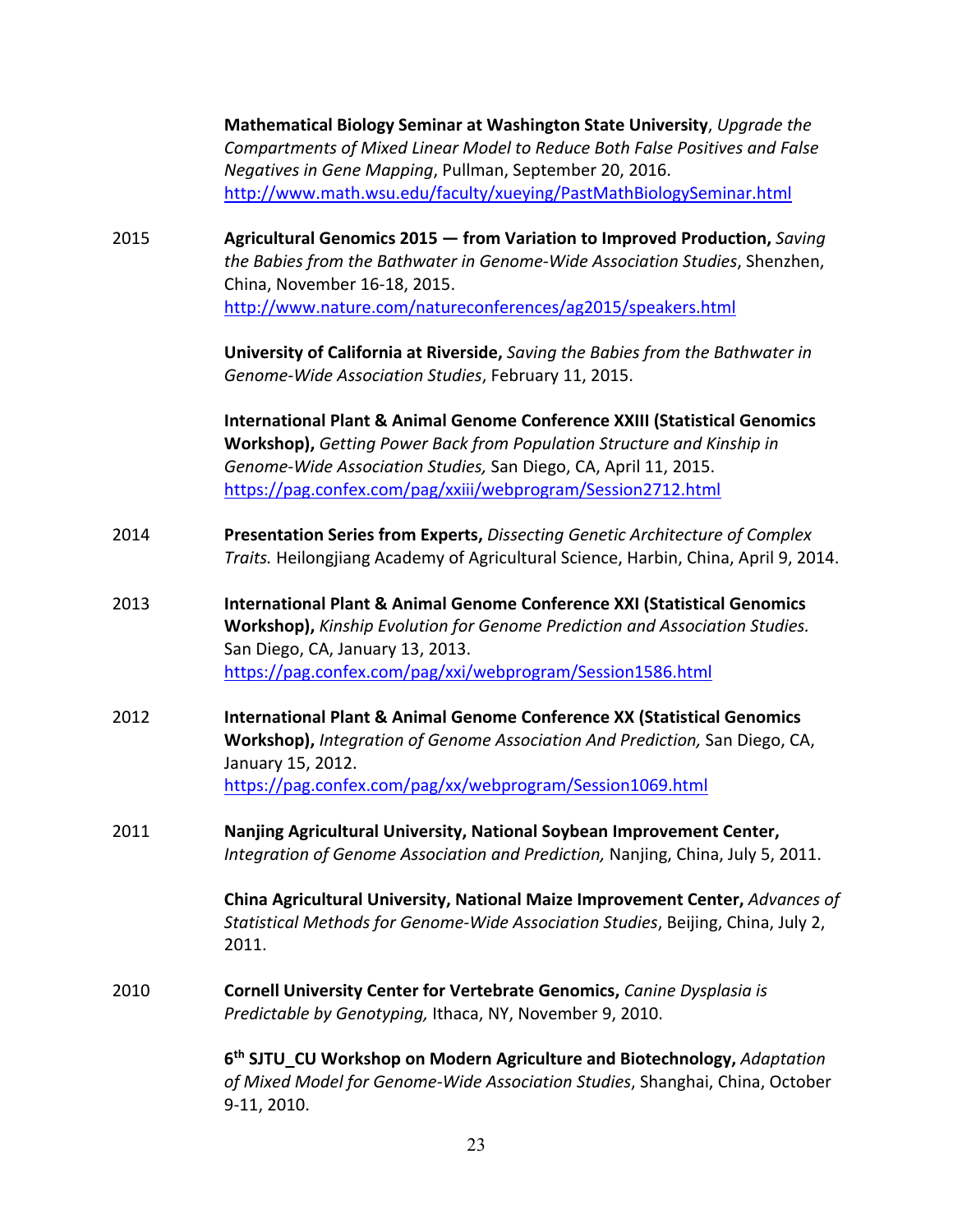**Center for Agricultural biotechnology, Kasetsart University,** *Adaptation of Mixed Model for Genome-Wide Association Studies*, Kamphaeng Saen Campus, Thailand, March 20, 2010.

**Plant Breeding for Commercial Organization Workshop, Kasetsart University,**  *Molecular Breeding,* Kamphaeng Saen Campus, Thailand, March 22, 2010.

- 2009 **Department of Agronomy, University of Nebraska,** *Adaptation of Mixed Model for Genome-Wide Association Studies,* Lincoln, NE, November 20, 2009.
- 2008 **Nutrition and Genomics Laboratory, JM-USDA Human Nutrition Research Center on Aging at Tufts University,** *Mixed Model for Genome-Wide Association Studies,* Boston, MA, November 14, 2008.
- 2007 **62nd Northeastern Corn Improvement Conference, Cornell University,**  *Association Mapping by Using TASSEL Software to Incorporate Background QTL Effect,* Ithaca, NY, February 16, 2007.

# **INSTRUCTED WORKSHOPS**

- **Genome-Wide Association Studies***, Chansha Agricultural University, Changsha*, China, July 27-30, 2017. Website: http://zzlab.net/GWAS2017CHANGSHA.
- **Genomic Prediction***, Northeast Agricultural University, Harbin*, China, December 26-29, 2016. Website: http://zzlab.net/GS2016Harbin.
- **Genome-Wide Association Studies***, Huazhong Agricultural University, Harbin*, China, July 4- 9, 2016. Website: http://zzlab.net/GWAS2016WUHAN.
- **Assessment of Statistical Power and False Discovery in Genome-Wide Association Studies***, Department of Agronomy, Iowa State University, Ames*, IA, March 27-28, 2016. Website: http://zzlab.net/WorkshopISU.
- **Mapping Genes by Using Genome-Wide Association Studies***, Washington State University, Pullman*, WA, February 23-27, 2015. Website: http://zzlab.net/WSUGWAS.
- **Methods and Tools** for **Genome-Wide Association Studies***, College of Veterinary Medicine, Cornell University, Ithaca*, NY, June 14, 2013.
- **Genomic Mapping Workshop**, USDA ARS, Lubbock, TX, Oct 25-26, 2006.

# **ADVISOR, SUPERVISOR, AND MENTOR ROLES**

#### *Major advisor (current students: 4, graduated students: 6)*

**Meijing Liang:** 2021-present, Ph.D. Student. Research Project: Genomic prediction. **Atit Parajuli** 2019-present, Ph.D. Student. Research Project: Development of 200 inbred alfalfa lines.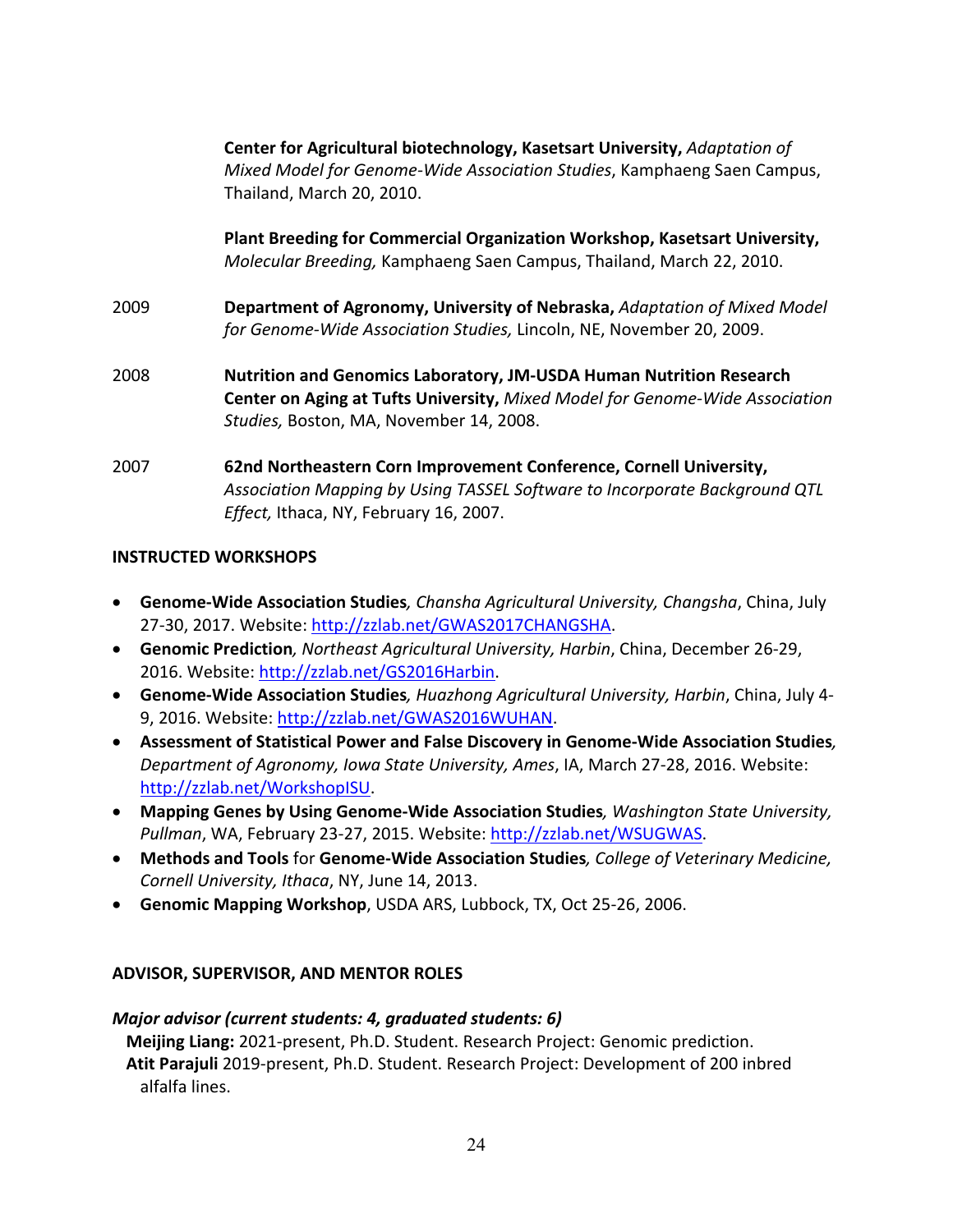- **Zhou Tang:** 2019-present, Ph.D. Student. Research Project: Wheat variety recognition on satellite imagery.
- **Matthew McGowan:** 2016-2022, Ph.D. Student. Research Project: Genotype calling for SNP and structural variation, Scientist at KromaTiD.
- **Chun-Peng Chen:** 2016-2021, Ph.D. Student. Research Project: Intelligent Prediction and Association Tool, Current: Assistant Professor at Virginia Tech.
- **Yuanhong Song:** 2017-2019, M.S. Student. Research Project: Explain variables of NDVI on satellite imagery, Current: Data Scientist at Bayer R&D Services LLC.
- **Jiabo Wuang:** 2014-2018, Ph.D. Dissertation: Expanding the BLUP alphabet for genomic prediction adaptable to the genetic architectures of complex traits. Current: Associate Professor at Heilongjiang Academy of Agricultural Sciences, Current: Assistant professor at Sichuan Minzu University.
- **Yao Zhou:** 2014-2017, Ph.D. Dissertation: Systematic bias of correlation coefficient may explain negative accuracy of genomic prediction. Current: Postdoc at Chinese Academy of Agricultural Sciences.
- **You Tang:** 2014-2017, Ph.D. Dissertation: GAPIT Version 2: An enhanced integrated tool for genomic association and prediction. Current: Professor at Jilin Agricultural College
- **Guanghui Hu:** 2013-2017, Ph.D. Dissertation: Genome-wide association study identified multiple genetic loci on chilling resistance during germination in maize. Current: Professor at Heilongjiang Academy of Agricultural Sciences.

# *Staff, postdoctoral researchers, and undergraduate students*

- **Yang Hu:** 2019-present, Postdoctoral Researcher. Research Project: Satellite Assisted Plant Breeding.
- **Isabel Vales:** 2014-2015, Research Scientist. Research Area: Genomic prediction. Dr. Vales is now an Associate Professor at Texas A&M University.
- **Meng Huang:** 2014-2017, Postdoctoral Researcher. Research Project: Genome-wide association study on complex traits. Current: Research Scientist at University or North Texas, Health Science Center at Fort Worth.
- **Ryan Summers:** 2014-2018, Undergraduate Student. Research Project: Non-CPU computation.

# *Visiting scientists*

- **Shipeng Li:** 2018-2019, Visiting Professor. Research Project: Meta analyses on gene expression in maize.
- **Zhenhai Cui:** 2018-2019, Visiting Professor. Research Project: Gene mapping for husk in maize.
- **Yongping Fu:** 2014-2015, Visiting Professor. Research Project: Gene profiling of mushroom.

**Xiaohui Yuan:** 2014-2015, Visiting Professor. Research Project: High performance computing.

- **Mengjin Zhu:** 2014-2015, Visiting Professor. Research Project: Genome-wide association study.
- **Yongxiang Li:** 2012, Visiting Scientist. Research Project: Genome-wide association study for genetic resistance for northern and southern leaf blight in maize.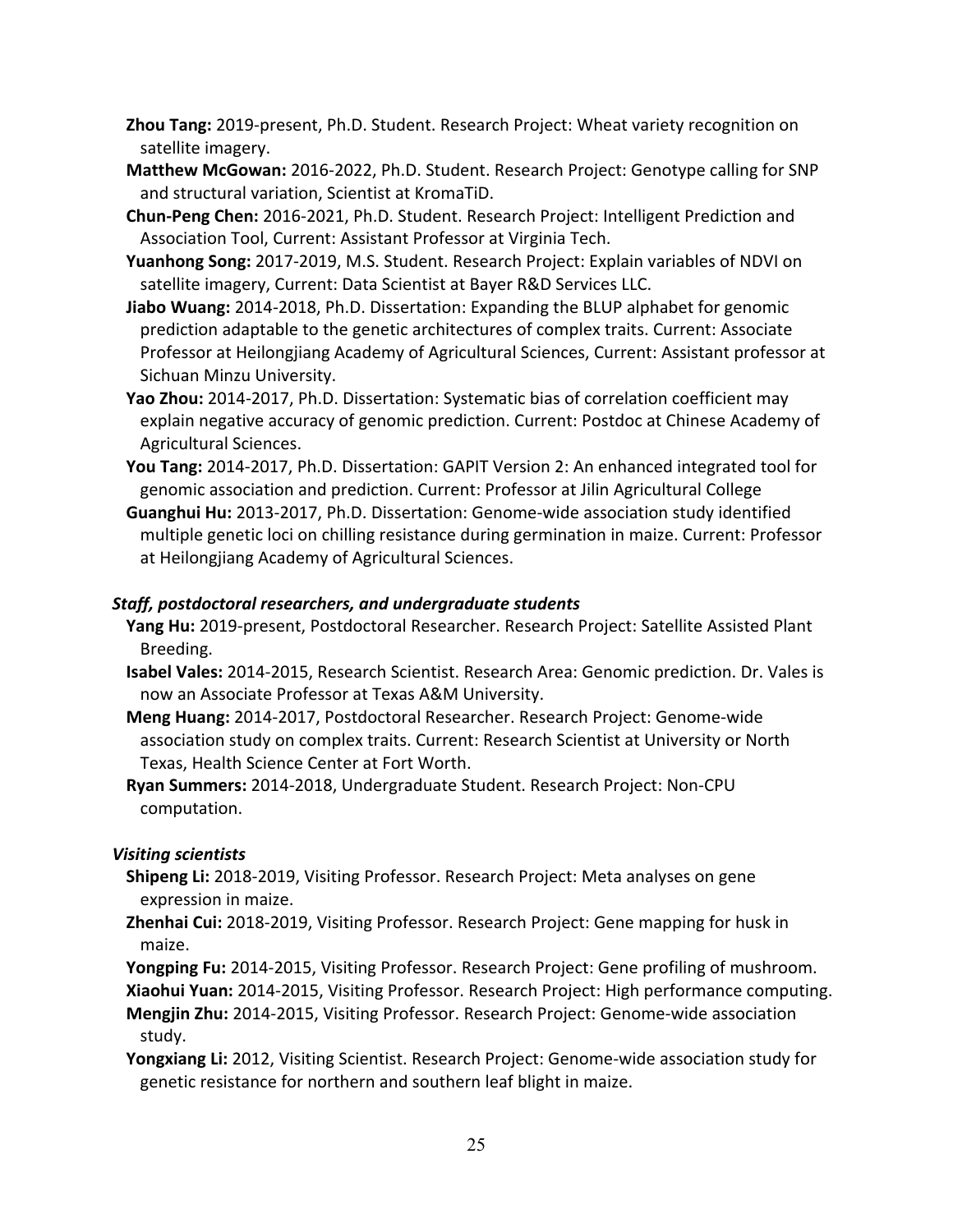**Qishan Wang:** 2011, Visiting Scientist. Research Project: An improved mixed linear model for genome-wide association studies. The manuscript is in the process of preparation. Dr. Wang is currently an Associate Professor at Shanghai Jiaotong University, China.

# *Visiting students*

**Taseer Naqvi:** 2022-present, Visiting student. Research Project: Genomic research in wheat. **Fan Zhang:** 2020-2021, Visiting student. Research Project: Genomic research in alfalfa. **Sorour Arzhang:** 2019-2020, Visiting Student. Research Project: Genome-wide association

study in maize.

**Arfa Anjun:** 2018-2019, Visiting Student. Research Project: Bioinformatics.

**Reena Rani:** 2018-2019, Visiting Student. Research Project: GWAS in soybean.

**Iqra Ishaag:** 2018-2019, Visiting Student. Research Project: GWAS in wheat.

**Liyuan Liu:** 2018-2019, Visiting Student. Research Project: Genome-wide association study.

**Jinghang Zhou:** 2018-2019, Visiting Student. Research Project: Genome-wide association study.

**Xu Zhang:** 2014-2016, Visiting Ph.D. Student. Research Project: Identification of genes controlling cattle growth.

**Ying Wu:** 2015-2016, Visiting Ph.D. Student. Research Project: Identification of genes controlling agronomic traits in rice.

**Zhao Li:** 2014-2015, Visiting Ph.D. Student. Research Project: Freezing tolerance of maize.

**Xiaolei Liu:** 2013-2015, Visiting Ph.D. Student. Research Project: Iterative usage of fixed and random effect models for powerful and efficient genome-wide association studies.

- **Meng Li:** 2009-2011, Visiting Ph.D. Student. Research Project and the title of the related publication is "Enrichment of statistical power for genome-wide association studies", BMC Biology 2014, 12:73.
- **Zhengkui Zhou:** 2009-2011, Visiting Ph.D. Student. Research Project and the title of the related publication is "Differential Genetic Regulation of Canine Hip Dysplasia and Osteoarthritis", PLoS One 2010, 5(10): e13219. doi:10.1371/journal.pone.0013219.

**Xihui Sheng:** 2009-2010, Visiting Ph.D. Student. Research Project and the title of the related publication is "Differential Genetic Regulation of Canine Hip Dysplasia and Osteoarthritis", PLoS One 2010, 5(10): e13219. doi:10.1371/journal.pone.0013219. Current: Assistant Professor of Genetics at Beijing Agricultural College.

# *Graduate advisory committee*

- 1. Swarnita Chakraborty (Molecular Plant Science, Dr. Nairanjana Dasgupta) 2020-
- 2. John Hadish (Molecular Plant Science, Dr. Stephen Ficklin) 2018-
- 3. Joseph Daniel Crawford (Biology, Dr. Asaph Cousins) 2018-
- 4. Karansher Singh Sandhu (Crop and Soil, Dr. Arron Carter) 2018-2022
- 5. Lance Merrick (Crop and Soil, Dr. Mike Pumphrey) 2018-
- 6. Cristina Ocana Gallegos (Crop and Soil, Dr. Kevin Murphy) 2018-
- 7. Samuel Prather (Crop and Soil, Dr. Mike Pumphrey) 2018-2022
- 8. William Crump (Horticulture, Dr. Per Hilding McCord) 2018-2022
- 9. Evan Craine (Horticulture, Dr. Scot Hulbert) 2018-2022
- 10. Feixiong Luo (Horticulture, Dr. Cameron Peace) 2016-2019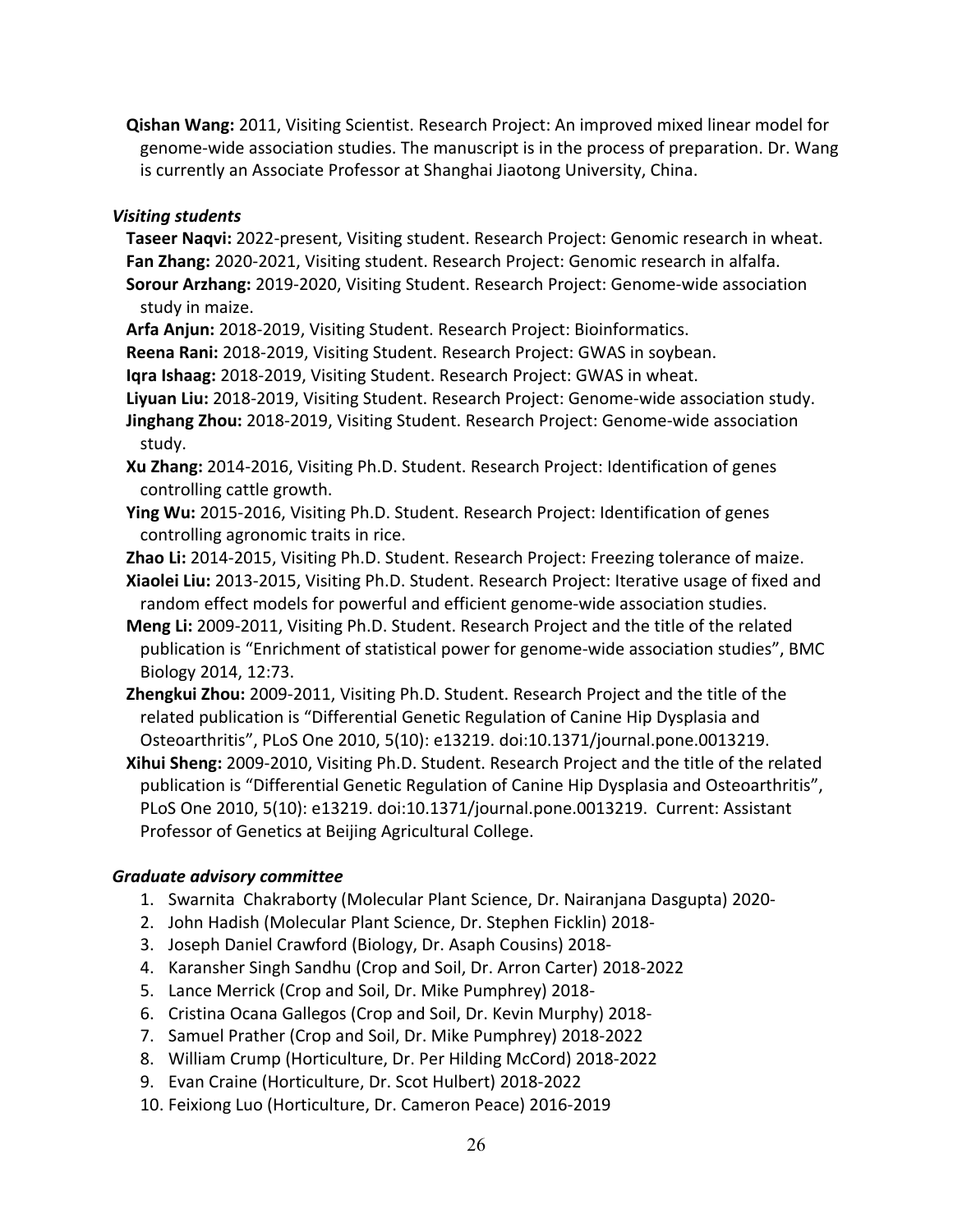- 11. Ragupathi Nagarajan (CSS, Dr. Kulvinder Gill) 2014-2017
- 12. Stephanie Sjoberg (CSS, Dr. Arron Carter) 2016-2019
- 13. Wilson Craine (CSS, Dr. Scot Hulbert) 2016-2021
- 14. Ahsan Khan (CSS, Dr. Kulvinder Gill) 2015-2019
- 15. Joseph Daniel Crawford (School of Biology, Dr. Asaph Cousins) 2017-
- 16. Md Nurul Amin (CSS, Dr. Rebecca McGee) 2015-2017

#### **PROFESSIONAL SERVICE**

#### *Academic Editor*

PLoS One

#### *Guest Editor*

PLoS Genetics

#### *Ad Hoc Reviewer* (Number of manuscripts reviewed)

Nature Genetics (7) Genetics (1) Nature Methods (1) Heredity (1) Nature Plants (1) Plant Genome (1) PNAS (1) Animal Genetics (1) Annals of Human Genetics (1) Bioinformatics (3) Annals of Applied Statistics (1) Journal of Animal Science (1) PLoS Genetics (3) PLoS Computation Biology (1) PLoS One (5) G3 (1) GigaScience (1)

Nature Communications (4) Theoretical and Applied Genetics (1) Genome Research (1) Journal of Human Genetics (1)

#### *Committee Memberships*

Executive Committee Member, Molecular Plant Sciences Program, 2017-present, Washington State University, Pullman, WA.

- Vice Chair of Hatch Fund Project in Plant Breeding, 2017-present, Washington State University, Pullman, WA.
- Bioinformatics Certificate Oversight Committee, 2018-present, Washington State University, Pullman, WA (https://sbs.wsu.edu/graduate-certificate-in-bioinformatics)
- Department Website Committee Member, 2016-2019, Washington State University, Pullman, WA.
- Department Mentoring Taskforce Committee Member, 2018-2019, Washington State University, Pullman, WA.
- Board Member for Community of Emerald Pointe, 2017-2019, Management of Real Estate Property, Pullman, WA.

Employee Assembly for Minorities, 2002-2003, Cornell University.

Employee Assembly for Communications, 2001-2002, Cornell University.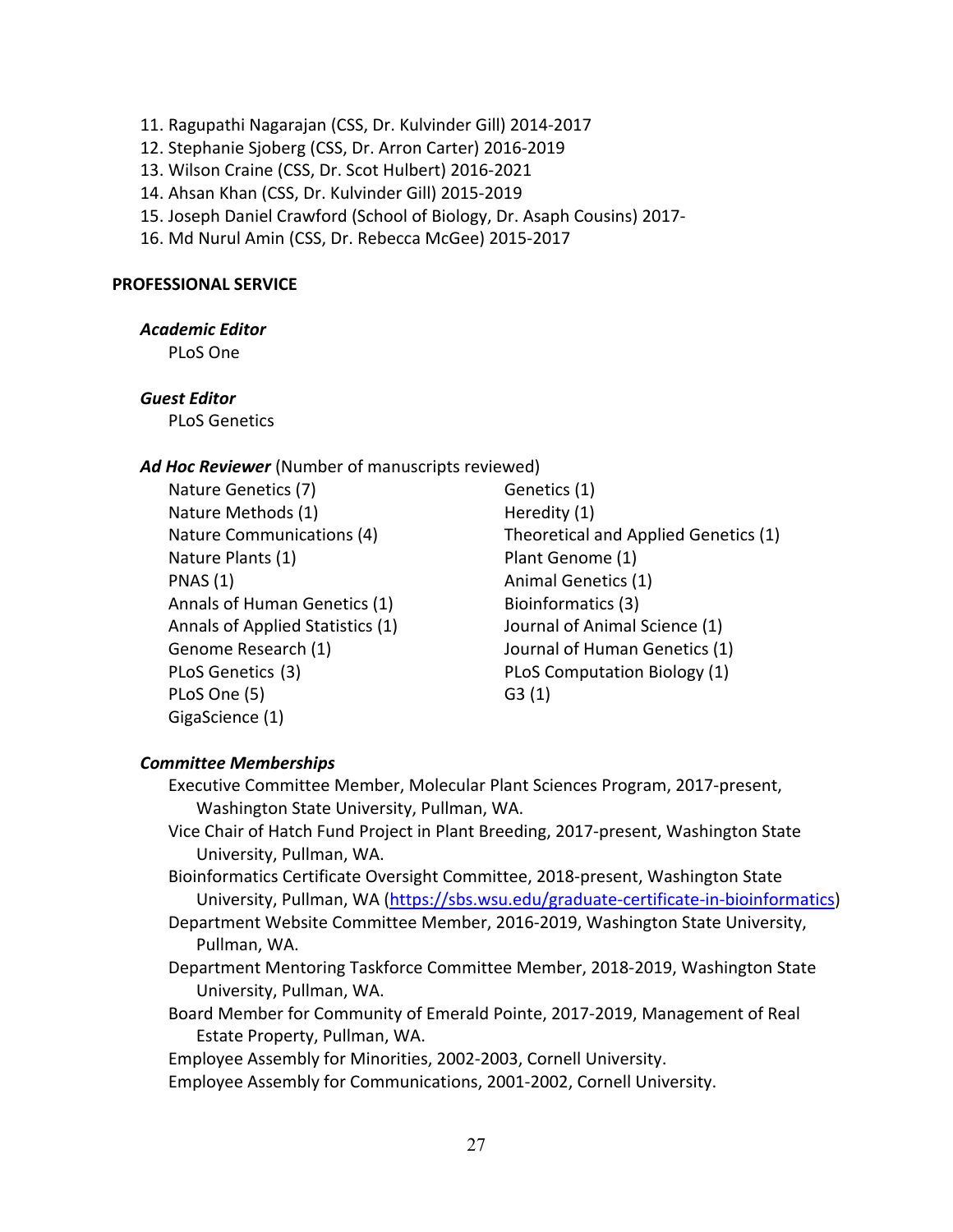# *Volunteer and Leadership Activities*

- Wrote an article for Wheat Life (published February 2017) to help recruit farmers to attend the Pacific Northwest Portland Tour.
- Substitute Mathematics Teacher, 2007-2008, Northeast Elementary School, Ithaca Public School System, Ithaca, NY.

Volunteer Safety Guard for Public Skating, 2000-2002, The Rink at Lansing, NY.

Advisor of Panda Coed Volleyball, Cornell (http://sao.cornell.edu/SO/org/10-11/248).

- President of the Ph.D. Graduate Student Association, 1988-1990, Northeast Agricultural University, Harbin, China.
- President of the Graduate Student Association, 1985-1987, Jilin Agricultural University, Changchun, China.
- Judge of Showcase for Undergraduate Research and Creative Activities, Washington State University, 2017
- Judge of Showcase for Undergraduate Research and Creative Activities, Washington State University, 2018
- Judge of Research Exposition, The Graduate and Professional Student Association, Washington State University, 2019
- Judge of Student Poster Awards, Plant Science Symposium at Washington State University, 2019

# **PROFESSIONAL MEMBERSHIP**

American Association for the Advancement of Science (AAAS) American Association Agronomy (ASA)

# **AWARDS AND RECONGNITIONS**

- **WSU CAHNRS Early Career Excellence Award**, 2021
- **Workshop Organizer** for the International Plant & Animal Genome Conference, 2018.
- **Recognition Award** from the Nature Publication Group for contribution to referencing papers, 2012.
- **Young Scientist Scholarship**, the 5th World Congress of Genetics Applied to Livestock Production, Canadian International Development Agency, Canada (August 1994).
- **Outstanding Paper**, National Natural Science Foundation, China (December 1993).

# **COURSEWORK**

# *Michigan State University (Ph.D.)*

- STT 441 *Probability and Statistics-Probability:* Probability models and basic statistics at an intermediate mathematical level. Discrete, continuous, univariate, and multivariate distributions. Random variables. Normal approximation. Sampling distributions, parameter estimation, and elementary tests of hypotheses.
- STT 442 *Probability and Statistics- Statistics:* Estimation, tests of hypotheses, confidence intervals. Goodness of fit, non-parametric methods. Linear models, multiple regression, ANOVA.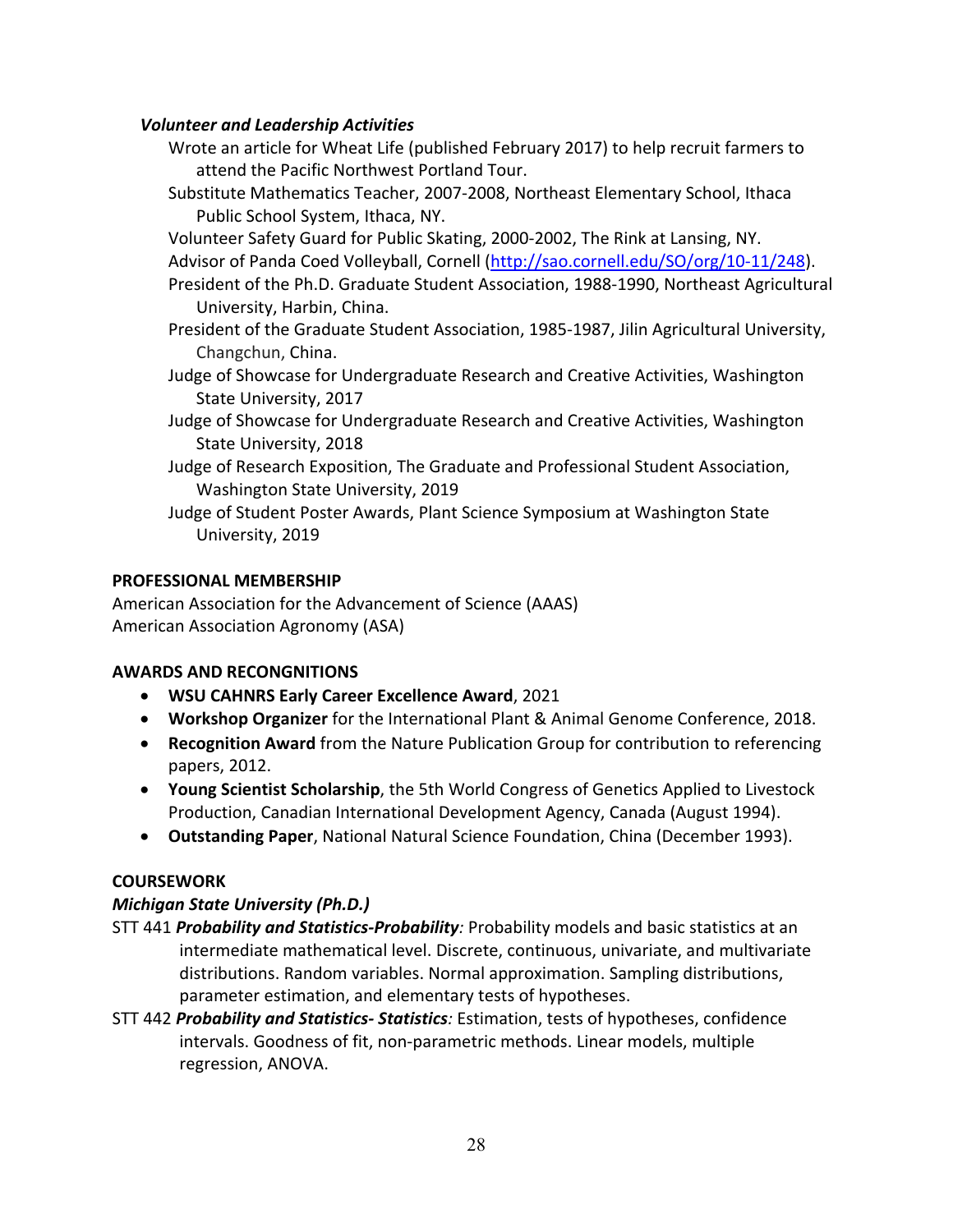- STT 825 *Sample Surveys:* Application of statistical sampling theory to survey designs. Simple random, stratified, and systematic samples. Sub-sampling, double sampling. Ratio and regression estimators.
- STT 841 *Linear Statistical Models:* Linear models are among the most frequently used, well and poorly, of statistical models. Simple and multiple regression analysis and the analysis of variance are statistical methodologies based on linear models. These methods provide a means of studying the relationship between one dependent variable and explanatory variables when the dependent variable is also affected by some random error.
- STT 842 *Categorical Data Analysis:* Analysis of categorical and ordinal data: contingency tables; chi square tests; exact tests; log-linear models; measures of association; logistic regression; generalized linear models.
- ANS 943 *Techniques of Analyzing Unbalanced Research Data:* Linear model techniques to analyze biological research data characterized by missing and unequal number of observations in classes. Simultaneous consideration of multiple factors. Prediction of breeding values and estimation of population parameters from variance and covariance components.

*Cornell University* (Postdoctoral Employee Continuing Education)

- COMS 211 *Computers and Programming*: Project course that introduces students to the ways of software engineering using the Java programming language. The course requires the design and implementation of several large programs.
- COMS 213 *C++ Programming:* An intermediate introduction to the C++ programming language and the C/C++ standard libraries. Topics include basic statements, declarations, and types; stream I/O; user-defined classes and types; derived classes, inheritance, and object-oriented programming; exceptions and templates. Recommended for students who plan to take advanced courses in computer science that require familiarity with  $C++$  or  $C.$
- COMS 280 *Discrete Structures*: Covers the mathematics that underlies most of computer science. Topics include mathematical induction; logical proof; propositional and predicate calculus; combinatorics and discrete mathematics; basic probability theory; basic number theory; sets, functions, and relations; partially ordered sets; and graphs. These topics are discussed in the context of applications to many areas of computer science, including game playing, the RSA cryptosystem, data mining, load balancing in distributed systems, properties of the Internet and World Wide Web, and web searching.
- COMS 381 *Introduction to Theory of Computing*: Introduction to the modern theory of computing: automata theory, formal languages, and effective computability.
- COMS 432 *Introduction to Database Systems*: Introduction to modern database systems. Concepts covered include storage structures, access methods, query languages, query processing and optimization, transaction management, recovery, database design, XML, and XQuery. The course focuses on the design and internals of modern database systems.